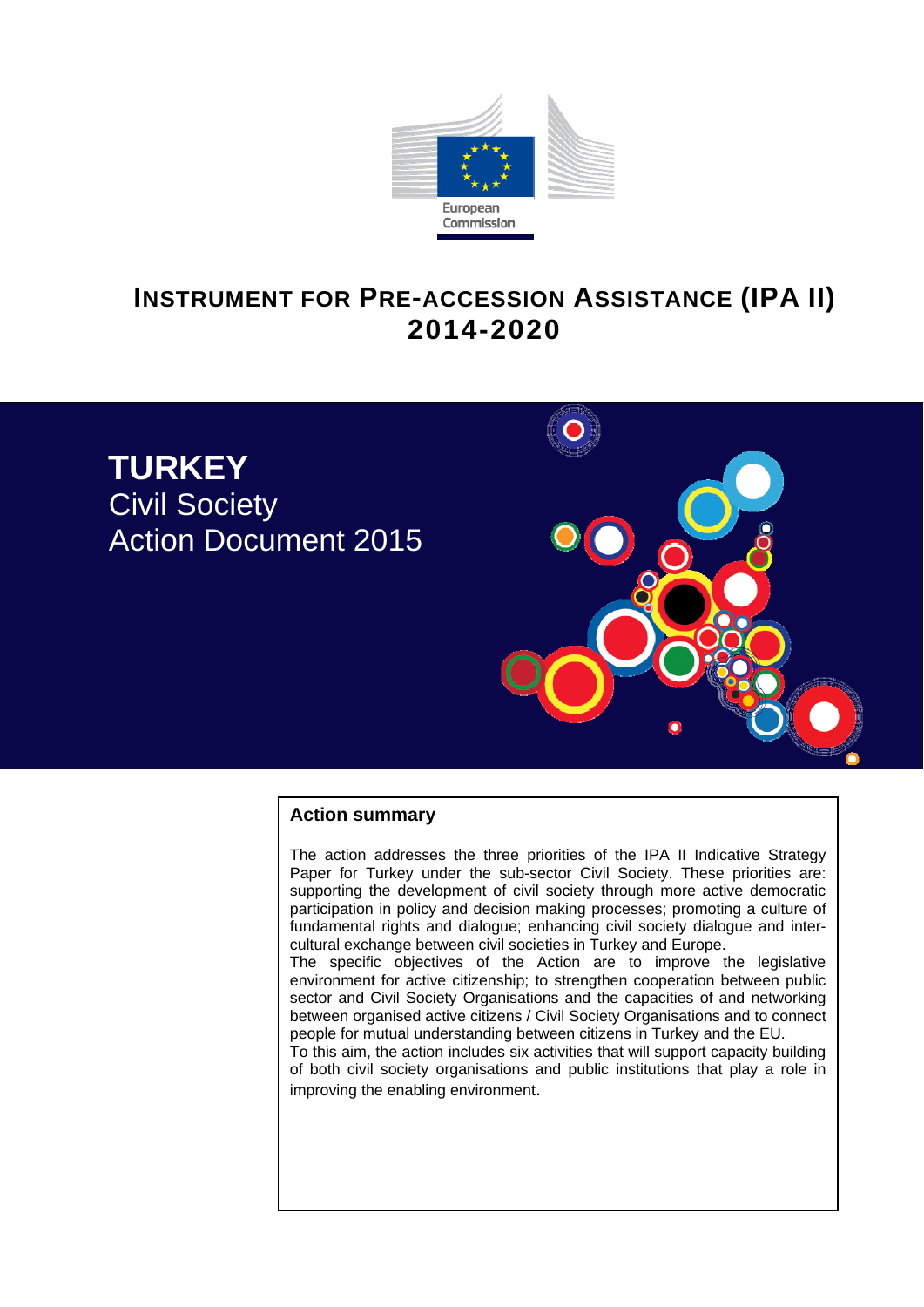| <b>Action Identification</b>                                 |                                                                                            |  |  |  |
|--------------------------------------------------------------|--------------------------------------------------------------------------------------------|--|--|--|
| <b>Action Programme Title</b>                                | Annual Action Programme for Turkey 2015                                                    |  |  |  |
| <b>Action Title</b>                                          | Civil Society                                                                              |  |  |  |
| <b>Action ID</b><br>IPA 2015/038-404/1/Turkey/ Civil Society |                                                                                            |  |  |  |
|                                                              | <b>Sector Information</b>                                                                  |  |  |  |
| <b>IPA II Sector</b>                                         | 1. Democracy and governance                                                                |  |  |  |
| <b>DAC</b> Sector                                            | 15150 - Democratic participation and civil society                                         |  |  |  |
|                                                              | <b>Budget</b>                                                                              |  |  |  |
| <b>Total cost</b>                                            | EUR 23.7000.000                                                                            |  |  |  |
| <b>EU</b> contribution                                       | EUR 23.700.000                                                                             |  |  |  |
|                                                              | <b>Management and Implementation</b>                                                       |  |  |  |
| <b>Method of implementation</b>                              | Indirect management (for activities 1-3 and 5-6) and direct<br>management (for activity 4) |  |  |  |
| Direct management:                                           | Delegation of the European Union to Turkey                                                 |  |  |  |
| <b>EU</b> Delegation                                         | Uğur Mumcu Caddesi No.88, GOP, 06700,<br>Ankara, Turkey                                    |  |  |  |
|                                                              |                                                                                            |  |  |  |
| Indirect management:                                         | Central Finance and Contracts Unit                                                         |  |  |  |
| National authority or                                        | Ms. Emine Döğer                                                                            |  |  |  |
| other implementing body                                      | Acting PAO-CFCU Director<br>Eskişehir Yolu 4. km 2180 Cad. (Halkbank Kampüsü)              |  |  |  |
|                                                              | No: 63 C-Blok 06510 Söğütözü - Ankara / TURKEY                                             |  |  |  |
| Implementation                                               | Ministry for EU Affairs Project Implementation Directorate                                 |  |  |  |
| responsibilities                                             | Bülent ÖZCAN                                                                               |  |  |  |
|                                                              | Director<br>Eskişehir Yolu 9.km TOBB İkiz kuleleri D Blok 25. Kat                          |  |  |  |
|                                                              | 06800 Bilkent Çankaya Ankara                                                               |  |  |  |
|                                                              | Department of Associations of The Ministry of Interior                                     |  |  |  |
|                                                              | Fikriye ÇETİN                                                                              |  |  |  |
|                                                              | Namık Kemal Mah. İnönü Bul. İçişleri Bakanlığı A Blok Kat:2<br>Bakanlıklar - Ankara 06644  |  |  |  |
|                                                              |                                                                                            |  |  |  |
|                                                              | Prime Ministry Directorate General of Foundations<br>Davut Gazi BENLI                      |  |  |  |
|                                                              | Head of Foreign Affairs Unit                                                               |  |  |  |
|                                                              | Vakıflar Genel Müdürlüğü Milli Müdafaa Cad. No:20                                          |  |  |  |
|                                                              | 06100 Kızılay Çankaya Ankara                                                               |  |  |  |
|                                                              | The Union of Chambers and Commodity Exchange of Turkey                                     |  |  |  |
|                                                              | Mr. Mustafa BAYBURTLU<br>Head of European Union Department                                 |  |  |  |
|                                                              | Dumlupınar Bulvarı No. 252 (Eskişehir Yolu 9.km)                                           |  |  |  |
| 06530 Ankara/Turkey                                          |                                                                                            |  |  |  |
|                                                              | Association of Civil Society Development Centre                                            |  |  |  |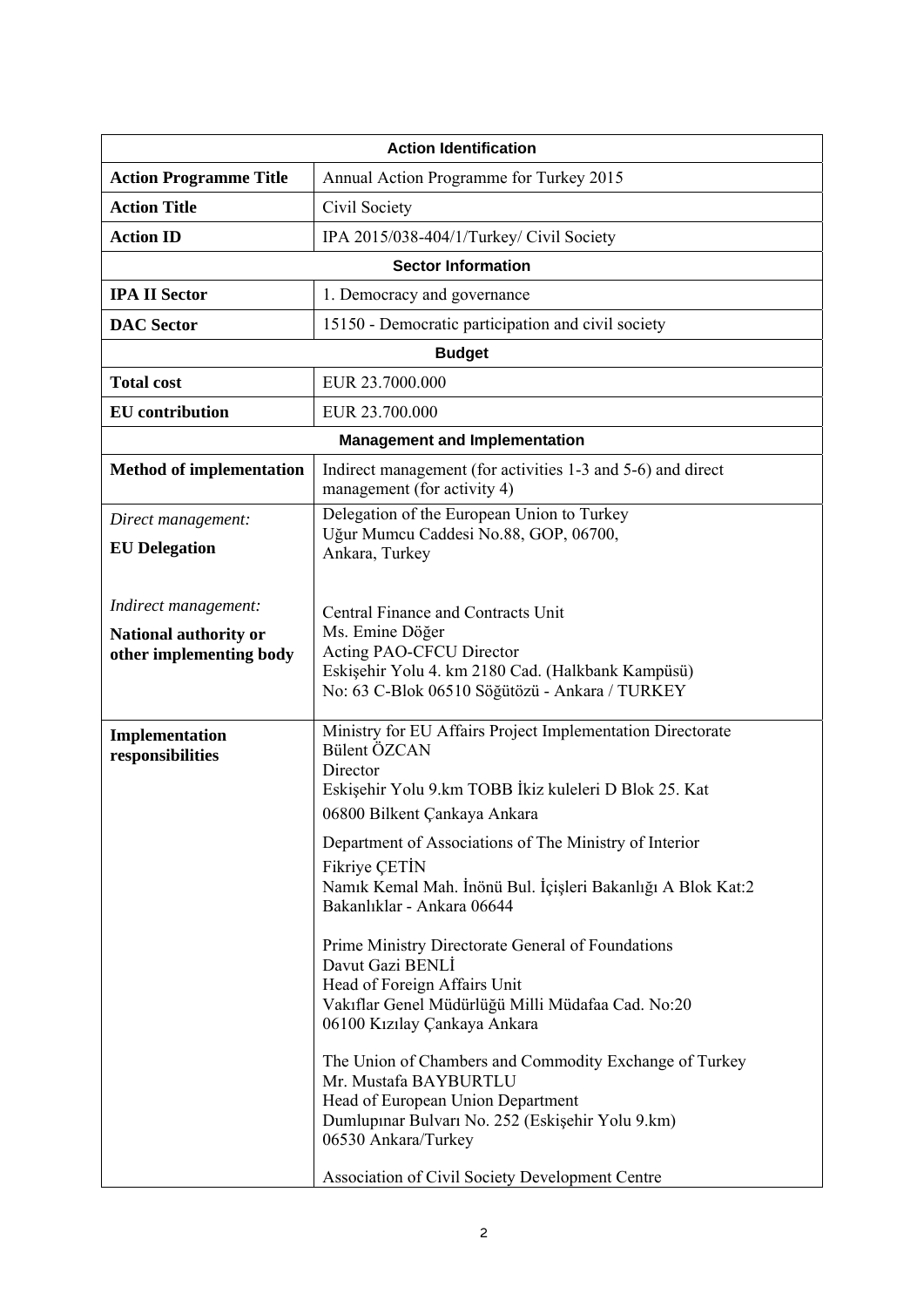|                                                       | Dr. Tezcan Eralp Abay<br>General Coordinator<br>Tunus Caddesi 85/8 06680 Kavaklıdere-Ankara/Turkey |  |  |  |
|-------------------------------------------------------|----------------------------------------------------------------------------------------------------|--|--|--|
| Location                                              |                                                                                                    |  |  |  |
| Zone benefiting from the<br>action                    | Turkey                                                                                             |  |  |  |
| <b>Specific implementation</b><br>area(s)             | N/A                                                                                                |  |  |  |
| <b>Timeline</b>                                       |                                                                                                    |  |  |  |
| Deadline for conclusion of<br>the Financing Agreement | At the latest by 31 December 2016                                                                  |  |  |  |
| <b>Contracting deadline</b>                           | 3 years following the date of conclusion of the Financing agreement                                |  |  |  |
| End of operational<br>implementation period           | 6 years following the date of conclusion of the Financing agreement.                               |  |  |  |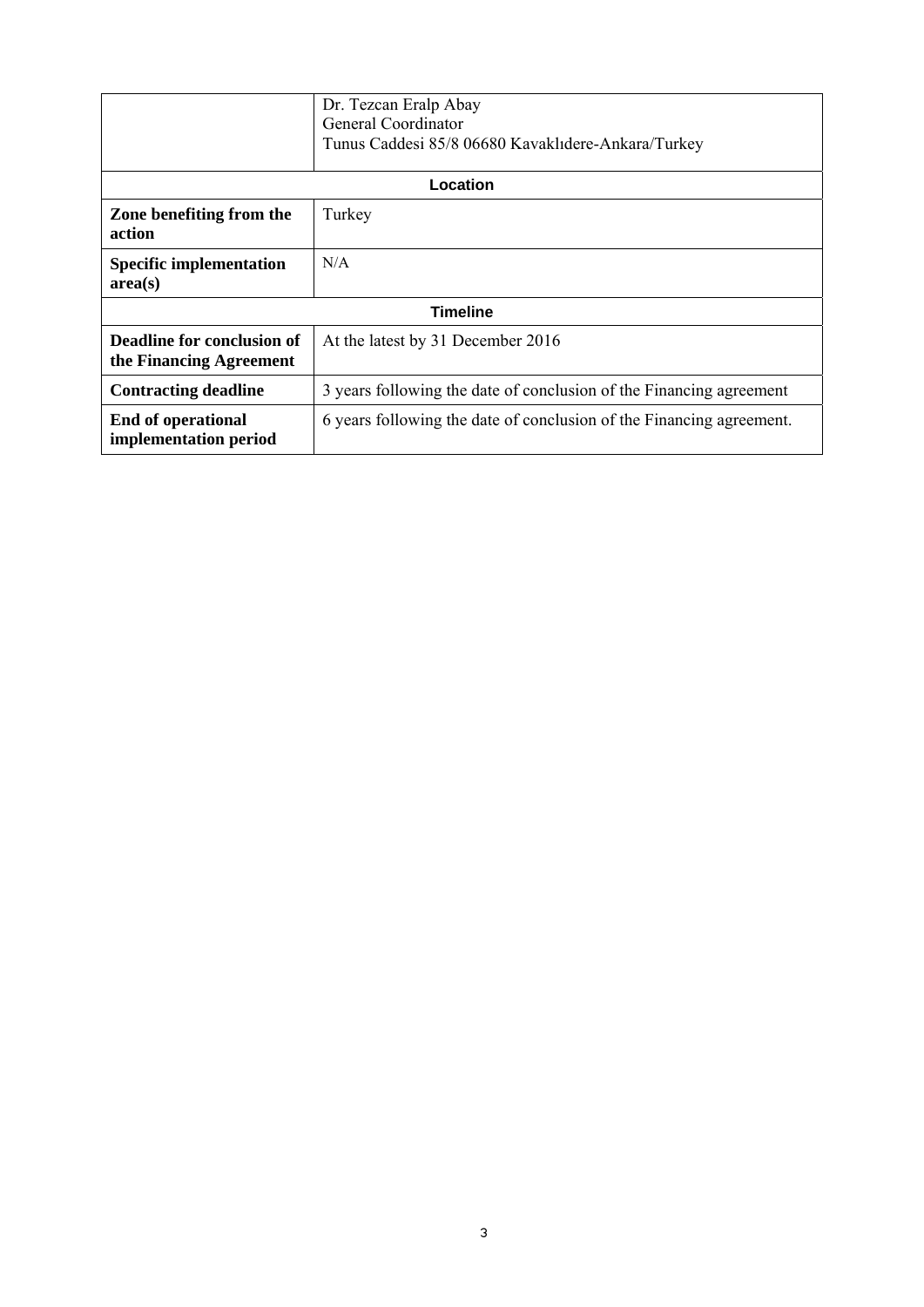# **1. RATIONALE**

## **PROBLEM AND STAKEHOLDER ANALYSIS**

For the existence of a vibrant and active civil society, an enabling legal, political and social environment is necessary. In Turkey, several legal reforms have been made in 2004, 2008 and 2011 on the Civil Code, Law on Associations and Law on Foundations. However, further reform and progress is necessary to enhance the enabling environment as a precondition for a vibrant and active civil society in accordance with the ECHR. Eliminating restrictions on freedom of assembly and association is one of the measures foreseen in the Action Plan on the Prevention of Violations of European Convention on Human Rights.

The By-Law on Principles and Procedures for Preparation of Legislation of 2005 and By-Law on Strategic Plan Preparation for Public Institutions of 2006 have provided a legal ground for civil society participation in policy-making. For the first by-law mentioned, the level of consultations with civil society should be further increased, since for some legislative proposals, the contribution of the civil society has been limited for various reasons. For the second by-law, further efforts are needed to monitor implementation to ensure the existence of monitoring and reporting systems.

Relevant legal and operational frameworks for implementation and consultation should be ensured through a holistic strategy for a more active civil society participation. Thereby, further reform in relevant legal framework, capacity-building in public institutions both in terms of human resources and of methods and forms of consultation is necessary. Last, but not least, there is also a need to support the capacities of civil society organisations (CSOs) on the legal framework, and means and forms of participation.

CSOs are key actors in expressing the demands of citizens and encouraging active citizenship. In order to fulfil this potential some areas still need to be improved. CSOs in Turkey need further attempts and diversified mechanisms for their capacity development. According to the research findings of the survey on reputation of CSOs conducted within the framework of on-going project "Strengthening Civil Society Development in Turkey and Civil Society-Public Sector Cooperation in Turkey" (TR11/0135.07), CSOs lack necessary administrative, human resources, financial and know-how capacity to enable them to build effective and productive dialogue channels to public.

Research findings of a Needs Assessment Report of TACSO also mentioned that CSOs, especially in rural areas and small towns, are not aware of their potential to provide input to relevant public authorities to influence social policies. One of the key reasons for limited influence of CSOs over policy is insufficient capacity. Equipped with necessary knowledge, capacity, skills and self-confidence, CSOs will make their voice readily and effectively heard in the decision making processes. Furthermore, TACSO Needs Assessment respondents indicated that the major reason for the lack of efficient dialogue and cooperation between the public sector and CSOs is lack of motivation of public officials both at central level (82,5%) and at local level (70,2%). Another important challenge regarding CSOs-public sector relations is the low level of awareness and experience of public servants regarding the important role of CSOs in democracies.

In Turkey, a sustainable, almost regular and well known support mechanism for CSOs on Civil Society Dialogue has already been established under IPA funds. But for civil society development, besides the Civil Dusun programme run by the EU Delegation, there has so far been no systematic support for CSOs with a certain visibility for capacity building.

The key stakeholder groups are CSOs, networks/platforms/initiatives mainly working on human rights, gender, child rights, environment, youth, disadvantaged and/or vulnerable groups, cultural rights/culture, business life and arts etc. Ministry for EU Affairs, Directorate General of Foundations, Department of Associations of the Ministry of Interior and other public institutions in policy-making position and working with CSOs, business committees are main stakeholders of the action as well.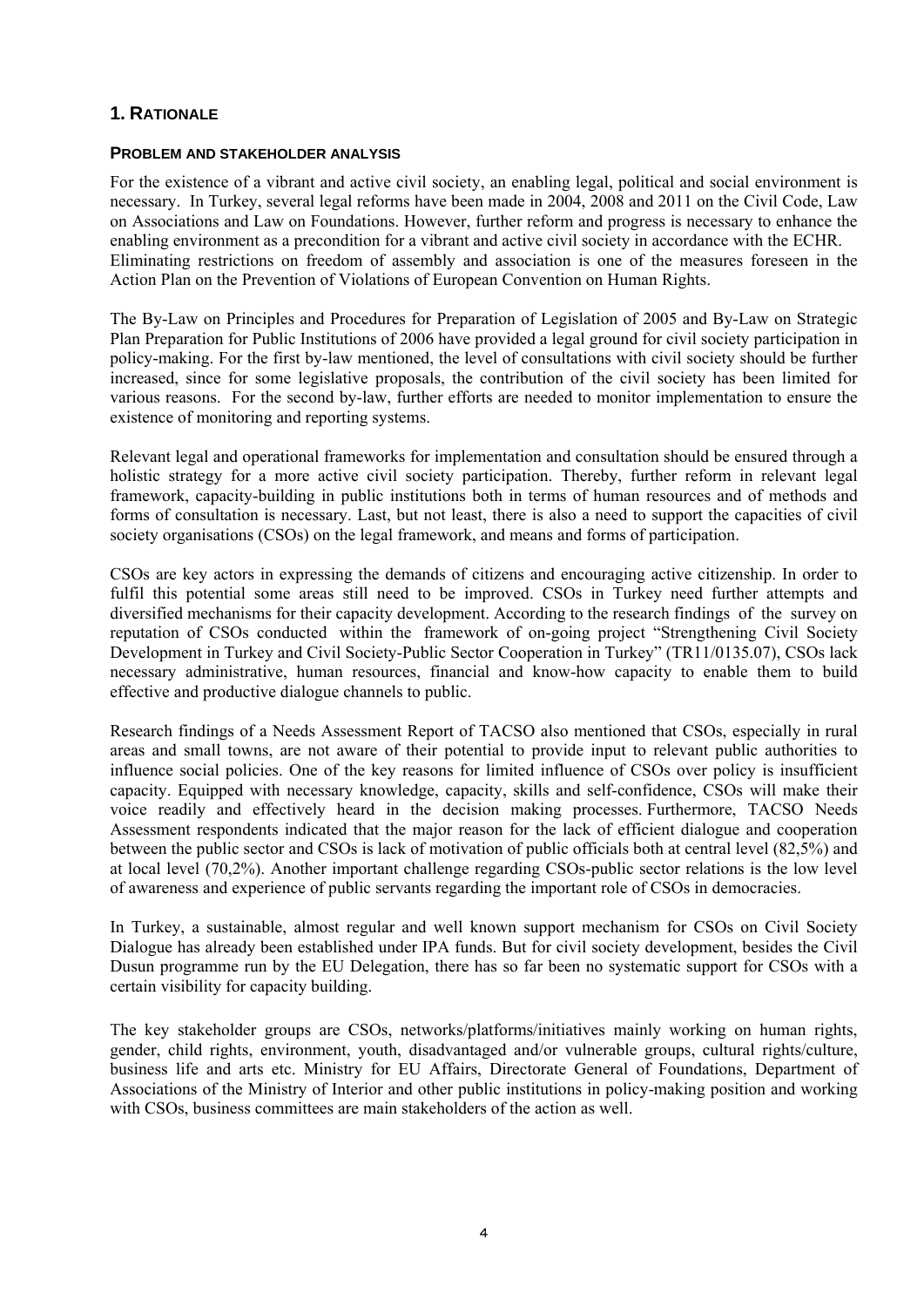# **RELEVANCE WITH THE IPA II STRATEGY PAPER AND OTHER KEY REFERENCES**

The Action addresses the objectives of the IPA II Indicative Strategy Paper for Turkey (IPA II Strategy Paper) under the Civil Society sub-sector which are *to support the development of civil society through more active democratic participation in policy and decision making processes; promote a culture of fundamental rights and dialogue; enhance civil society dialogue and inter-cultural exchange between civil societies in Turkey and Europe.* 

The Action also covers several of the actions pre-defined for financing under the IPA II Strategy Paper:

- *Improving the legislative environment to support active citizenship, through initiatives to facilitate founding, operating, funding and auditing CSOs, in line with the principles of freedom of association, freedom of speech and proportionality.*
- *Strengthening cooperation between the public sector (at local, regional and national level) and CSOs, including by effective CSO consultation in policy-making and governance, by establishing transparent mechanisms.*
- *Strengthening the capacity of and networking between organised active citizens / CSOs, to improve outreach, governance, and institutional capacities, such as advocacy, administrative skills, and fundraising skills.*
- *Connecting people to improve mutual understanding between citizens in Turkey and the EU, including encouraging exchanges at local level.*

The European Commission's **Enlargement Strategy** has underlined that empowered civil society is a crucial component of any democratic system. In this respect one of the priorities of the strategy is to increase focus on civil society, including capacity building and encouraging the creation of an enabling environment for its development and greater involvement of stakeholders in reforms, including through greater transparency of government action and spending.

The **2014 Progress Report** indicates that *"the development of an active civil society in Turkey continued. The Ministry of the Interior consulted civil society actors when preparing a law on the collection of aid for associations and other significant reforms. However, apart from such ad hoc consultations, there are no structured participatory mechanisms whereby civil society organisations are able to take an active part in legislative and policymaking process. Government-civil society and parliament civil society relations should be improved through systematic, permanent and structured consultation mechanisms at policy level, as part of the legislative process and with regard to non-legislative acts at all levels of administration."* 

**DG Enlargement Guidelines for EU support to civil society in enlargement countries, 2014-2020** include a set of objectives, results, and indicators for the EU support to civil society which will allow for the measurement of progress at country level as well across the enlargement region. The intervention logic and most of the indicators defined in this Action have been inspired by these Guidelines. The EU Guidelines will be an important tool during the implementation and monitoring process of the Action.

The **10th National Development Plan of Turkey** (2014-2018) points out the increased role of civil society in solving social problems and supporting development efforts. It also refers to the substantial disparities among regions with respect to the number of CSOs, their members and their effectiveness. Therefore, main objectives in the Plan period are to enhance the democratic participation of CSOs in decision making processes, to improve the technical and financial capacities of CSOs in order to increase their support to local development initiatives and to promote their project development and implementation capabilities.

## **SECTOR APPROACH ASSESSMENT**

Civil society in Turkey consists of associations, foundations, trade unions, professional/vocational organisations and cooperatives where associations constitute the majority. In addition to these forms, there are also various platforms or initiatives in Turkey working on different thematic areas. CSOs are active in various fields; nevertheless, the majority focuses on social solidarity and services while a limited group of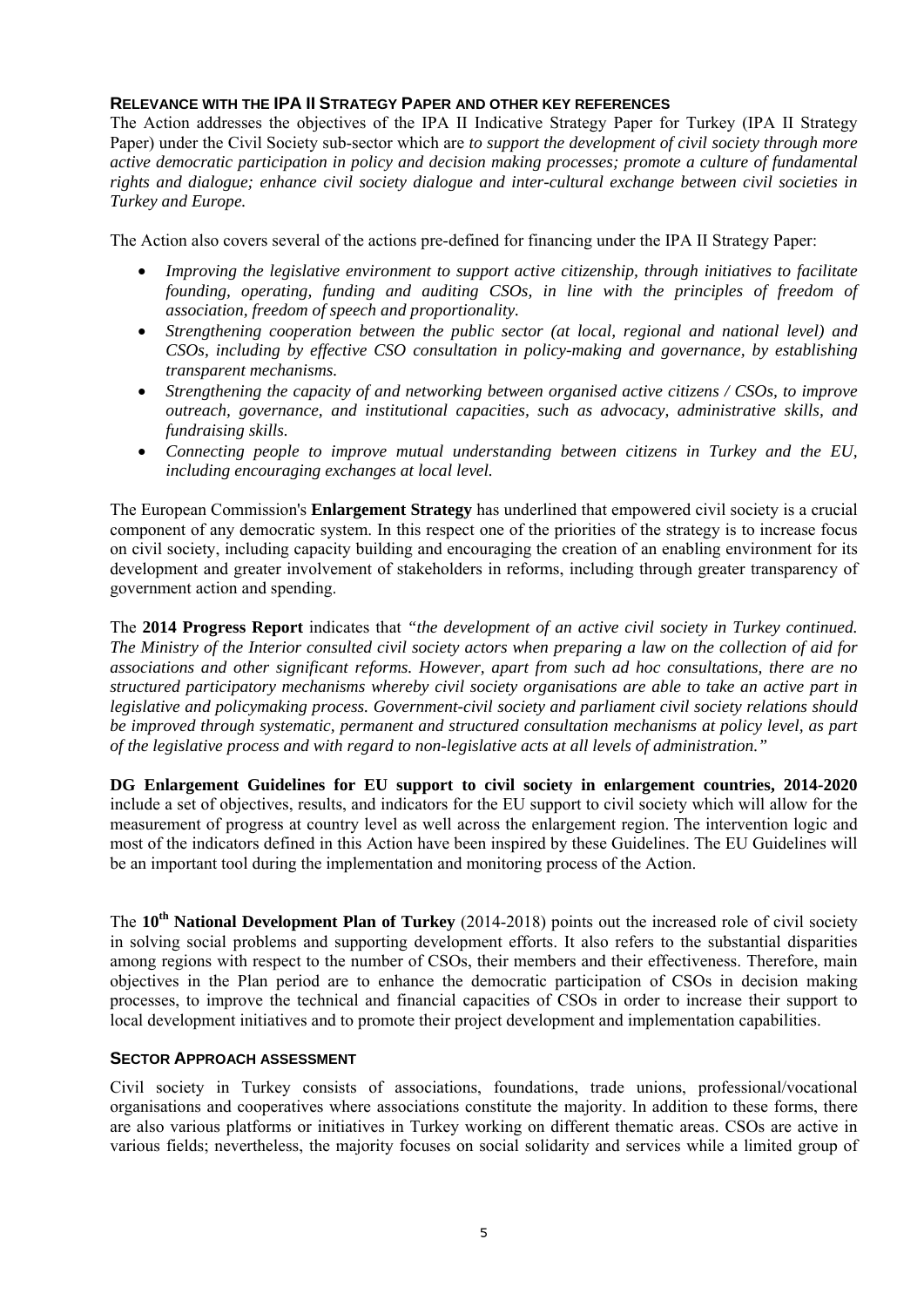CSOs work on advocacy. CSOs in Turkey have a series of strengths; however, there still remain areas to be improved, weaknesses and needs to be addressed.

The main problems of CSOs in Turkey is accessing to **sustainable financial resources and implementation of legal framework**. The main financial resources of CSOs are membership fees, donations, revenues from sales and services, grants from national and international donors via grant schemes and supports from the private sector within the context of the corporate social responsibility projects. Significant reforms in legislation directly concerning civil society between 2003 and 2008 can be considered as a milestone for strengthening the legal framework. However, further reforms in both primary legislation and specifically in relevant secondary legislation are necessary to expand the freedom of association by bringing them in line with the EU standards.

In the needs assessment report prepared by  $TACSO<sup>1</sup>$ , the obstacles and challenges of CSOs are illustrated as follows:

- **Statistics and data on CSOs** are not integrated into the official statistical system in Turkey.
- **Distribution of CSOs** is very uneven in Turkey. Majority of them exists in the metropolitan cities.
- The **percentage of rights-based CSOs** is very low.
- **Resources** (human and financial) are voiced as the major problem of CSOs. The number of members, volunteers, and specifically active volunteers is very low.
- **Financial capacities** of CSOs in Turkey and their fundraising capacity are very low.
- **Regional distribution in accessing technological tools** is also uneven.
- Regarding internal governance, it can be said that the majority of **CSOs are managed on a dailybasis**, with key decisions taken by chairpersons or managing boards.
- Generally, many CSOs perform as **"one-person" organizations** in which all leadership, management and administrative authority is vested in the chairperson.
- **Relations with other CSOs** mostly depend on individual relations and not maintained at institutional level.

Following Turkey's recognition as a candidate country, there have been significant improvements in the legislation in the field of freedom of association and civil society having a more liberal approach. However, there is still room to further enhance the freedom of assembly and freedom of associations.

EU accession process has been the catalyser for the development of civil society in Turkey. Therefore, the needs and priorities of the sector have been indicated mainly in the official documents related to the accession process. In addition, several public institutions are involved in the development of the civil society. Yet, a coherent and widely-accepted civil society sector policy or strategy or a single institution responsible for facilitation of such a strategy does not exist in Turkey.

The Ministry for EU Affairs (MEUA) has been identified as the lead institution for the civil society subsector due to its experience and long lasting involvement with civil society. The main responsibilities of the MEUA are to direct, monitor and coordinate the works to be undertaken with the aim of preparing Turkey for EU membership and to coordinate the works after Turkey's accession. MEUA, bearing in mind the fact that CSOs are the natural shareholders of the EU process, has been both consulting CSOs periodically through "Dialogue with Civil Society Meetings" and also implementing several projects aiming to increase the efficiency of cooperation between the public sector-civil society, to develop the capacity of CSOs and to promote a dialogue between the EU and Turkey.

The programming of the IPA-II civil society sub-sector has been proceeding with the participation of all relevant parties. The MEUA steered this process with the relevant civil society organizations and line Ministries. However, the participation and the contribution of the civil society organisations to programming process can still be improved. By experience, it is for sure that in the planning, programming, monitoring and

 1 Turkey Needs Assessment Report, TACSO, 2014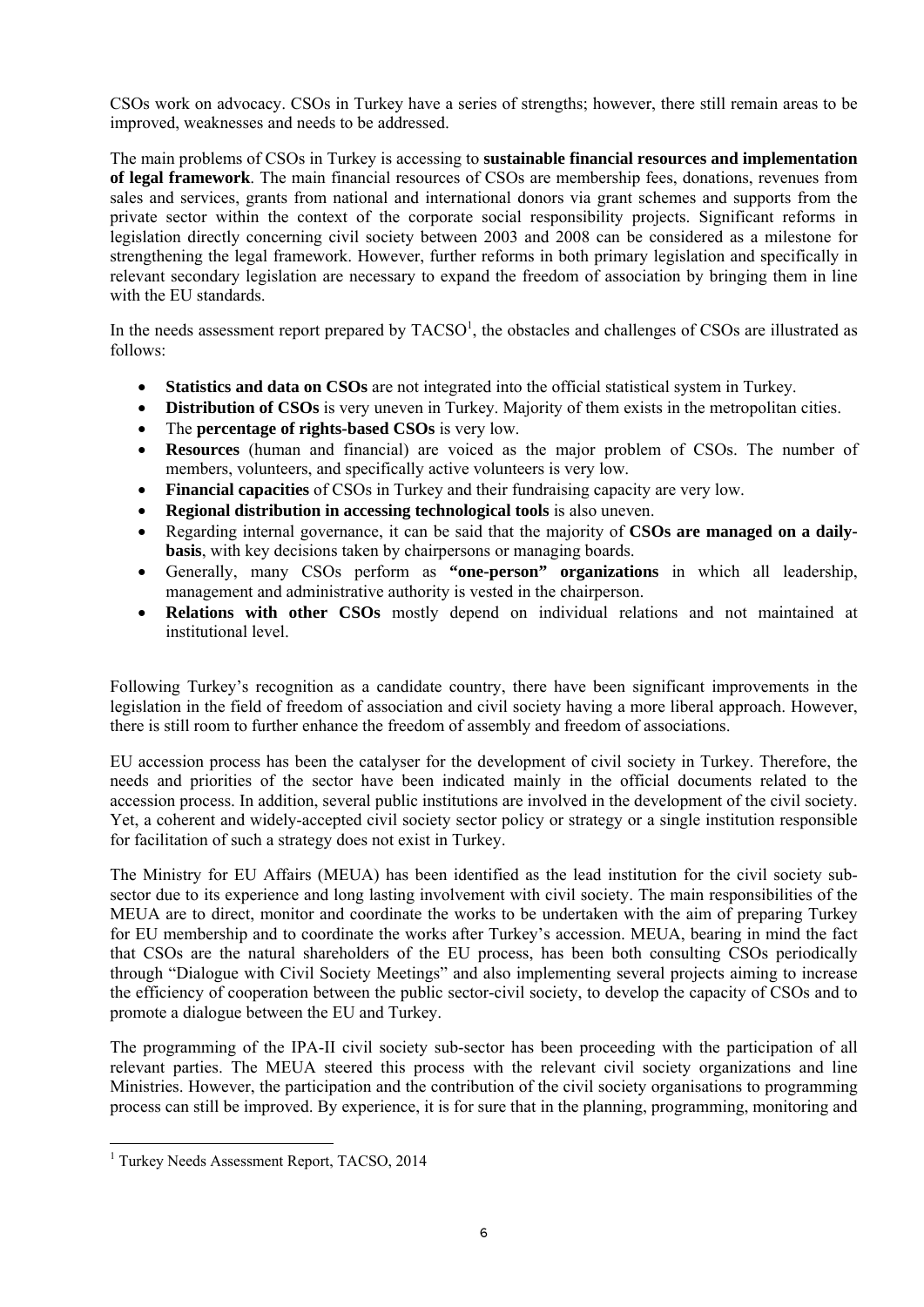the reporting process of the activities, CSO contribution is an added value. A civil society sub-sector programming without the effective cooperation of CSOs will have certain short comings at some points. As a result, **a new consultation mechanism** will be established by the MEUA, aiming to:

- Integrate the CSOs effectively to the programming cycle
- Enhance public-CSO cooperation
- Produce/mature innovative project proposals
- Enhance the awareness of the CSOs about the civil-society sub-sector and IPA programming process

Beginning with this 2015 Action, MEUA will apply **a new multi-annual methodology** for programming of Civil Society sub-sector, based on a sound consultation mechanism. The *"civil society support programme"* is foreseen to have a certain visibility and a brand name well known by the civil society.

The new approach enshrined in programming of civil society sub-sector includes four pillars in line with the Guidelines for EU support to civil society in enlargement countries 2014-2020:

- 1- Enabling Environment for active citizenship
- 2- Strengthening cooperation between CSOs and public sector
- 3- Civil Society Capacity Building
- 4- Civil Society Dialogue

The pillars 1 and 2 will also be integrated into some of the activities under the pillars 3 and 4 so as to support progress also with a bottom-up approach.

Activities with CSOs as direct beneficiaries will repeat annually under brand names and the call for proposals for the grant schemes will be published roughly at the same period of the year for a better understanding and follow up of the civil society. The activities will be implemented by long-term technical assistance teams.

*Civil Society Dialogue* projects will be a follow-up of the previous CSD projects and also new dialogue projects may be integrated in the upcoming years. *Civil Society Capacity Building* activities will address the national CSOs. By this way a bottom-up approach will be enhanced by strengthening the capacity of CSOs. The grant scheme designed under Civil Society Support Programme will also be in line with the objectives defined under the EU Guidelines. Such as; "capable, transparent and accountable CSOs", "effective CSOs" and "financially sustainable CSOs" The projects developed by public institutions related to civil society sub sector (such as strengthening public-CSO cooperation, improving legal environment etc.) will be covered under the third pillar within the framework of policy dialogue.

## **LESSONS LEARNED AND LINK TO PREVIOUS FINANCIAL ASSISTANCE**

Activities supporting civil society can be dated back to 2001 and include nearly 30 programmes. A serious investment and effort were made by the EU and Turkey for supporting the development of capacities of civil society organisations and civil society-public dialogue. Moreover, the report of the *"Thematic Evaluation of EU's Support to civil society in the Western Balkans and Turkey (WBT)"* (2012) highlights several lessons learnt in the area of civil society development:

- Efficiency and effectiveness of EU assistance would be significantly improved by additional efforts to balance the assistance in order to better reach out to smaller and grass-roots organizations. This can be done by simplification of procedures for smaller grants, through enabling use of local languages, decreasing the share of co-funding and allowing for simplified reporting procedures, whilst respecting the general rules and regulations of EU assistance.
- EU support should further build the capacity of CSOs so that they can effectively play their full role as "watchdogs" when it comes to policy issues and advocacy in matters such as human rights and the fight against corruption.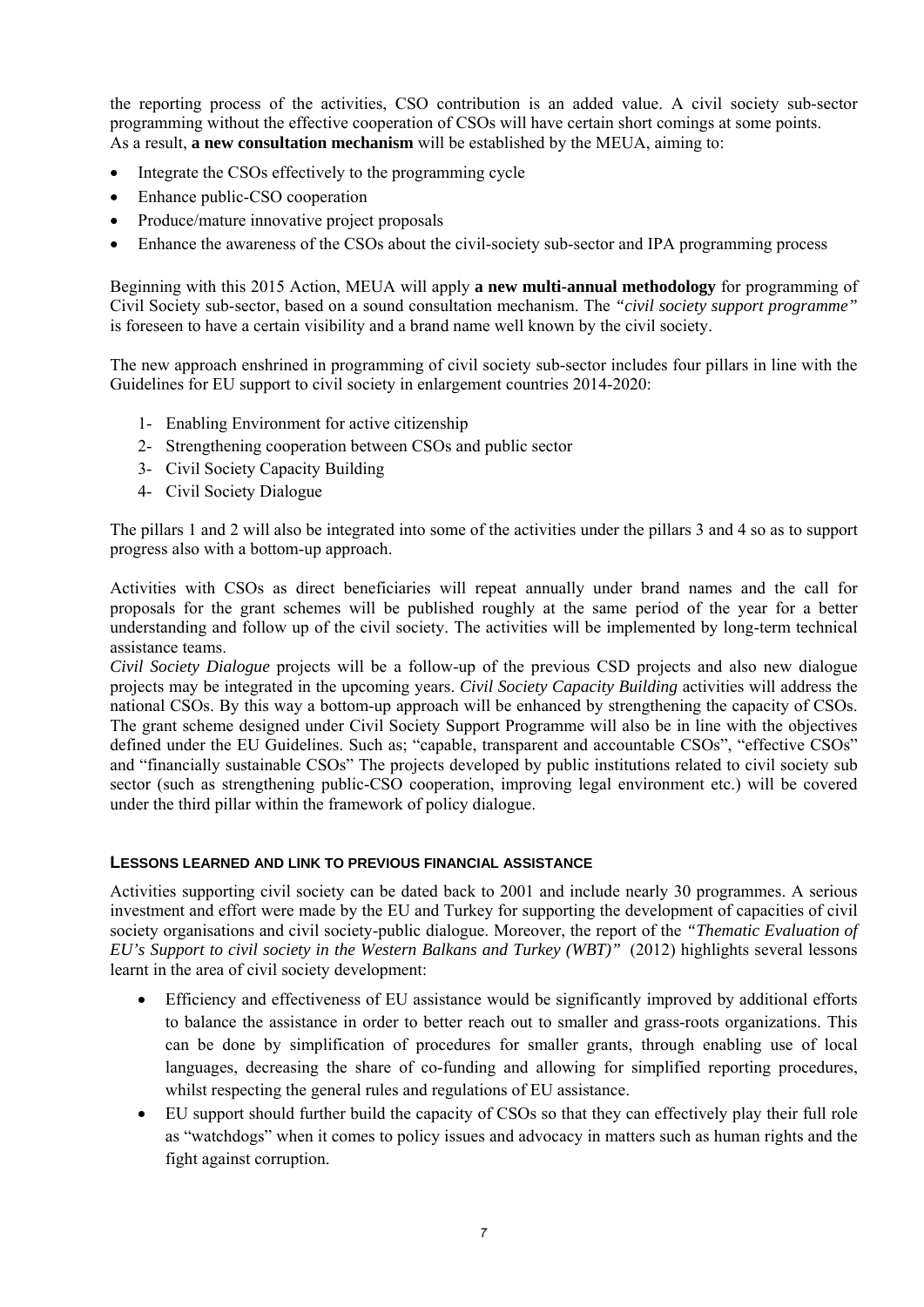• EU assistance has contributed to building the organizational, advocacy and fundraising skills of larger CSOs. The second step is ensuring the sustainability and democratic values of all CSOs, including these larger ones, by investing in building their capacities in terms of transparency, CSO governance and accountability. In parallel, thematic (micro) grant schemes which have already proven their capacity for reaching small and local CSOs should be pursued and their number increased, while facilitating access, eligibility and utilization by such local grassroots CSOs.

Likewise, according to the above mentioned evaluation report, lessons learned in the area of cooperation between civil society sector and public sector are as follows:

The governments in all countries of the WBT region have progressed towards a better recognition of the role, value and contribution of CS to the overall development of their countries. They are also increasingly aware of the need to include CS in *decision making processes* in all areas of life, in order to positively affect the lives of marginalised and excluded groups in particular. Further investment in *building institutional and policy frameworks* for cooperation with Civil Society at different levels of government is valuable for enhancing the sustainability of efforts and the longerterm impact of assistance.

The lessons learnt within the scope of the project "Strengthening Civil Society Development and Civil Society-Public Sector Dialogue in Turkey" (2011) are as follows:

- Public institutions and CSOs may act differently on the same issue area because there are not formalized procedures or frameworks of action to govern civil society-public sector cooperation. The two sides of this relationship often act without knowledge of the other and hence joint action and reporting become impossible.
- CSOs perceive that public institutions do not regard CSOs as natural and equal parties to policymaking processes. This negative perception reduces the chances of CSOs to invoke their legal rights (however limited) to engage and converse with public institutions in various policy areas.

Within the context of EU financial assistance to Turkey, it has been observed that STGM has been the leading beneficiary of the projects supported in the field of civil society development. An impact analysis has been carried out regarding STGM's support for civil society development under the "Strengthening Freedom of Association for further Development of Civil Society (TR0401.04)", "Supporting Civil Society Development and Dialogue in Turkey (TR0604.05)" and "Civil Society Development for Active Participation-TR 0801.08" project. The key lessons learnt and recommendations illustrated under the aforementioned study are as follows:

- Although the general opinion regarding the effects of the trainings on awareness raising, development of skills and enhancement of the information level is positive, a significant part of participants held negative thoughts on the variety and sufficiency of training topics.
- It was identified that the support provided needs to be broadened so as to tackle with the comprehensive and multi-dimensional issues of CSOs and some improvement on just and effective distribution of support is expected.

Despite the fact that the study mainly focused on STGM's support to CSOs within the scope of mentioned project, it is valuable to perceive further needs of CSOs and the need of comprehensive and multidimensional activities towards CSOs.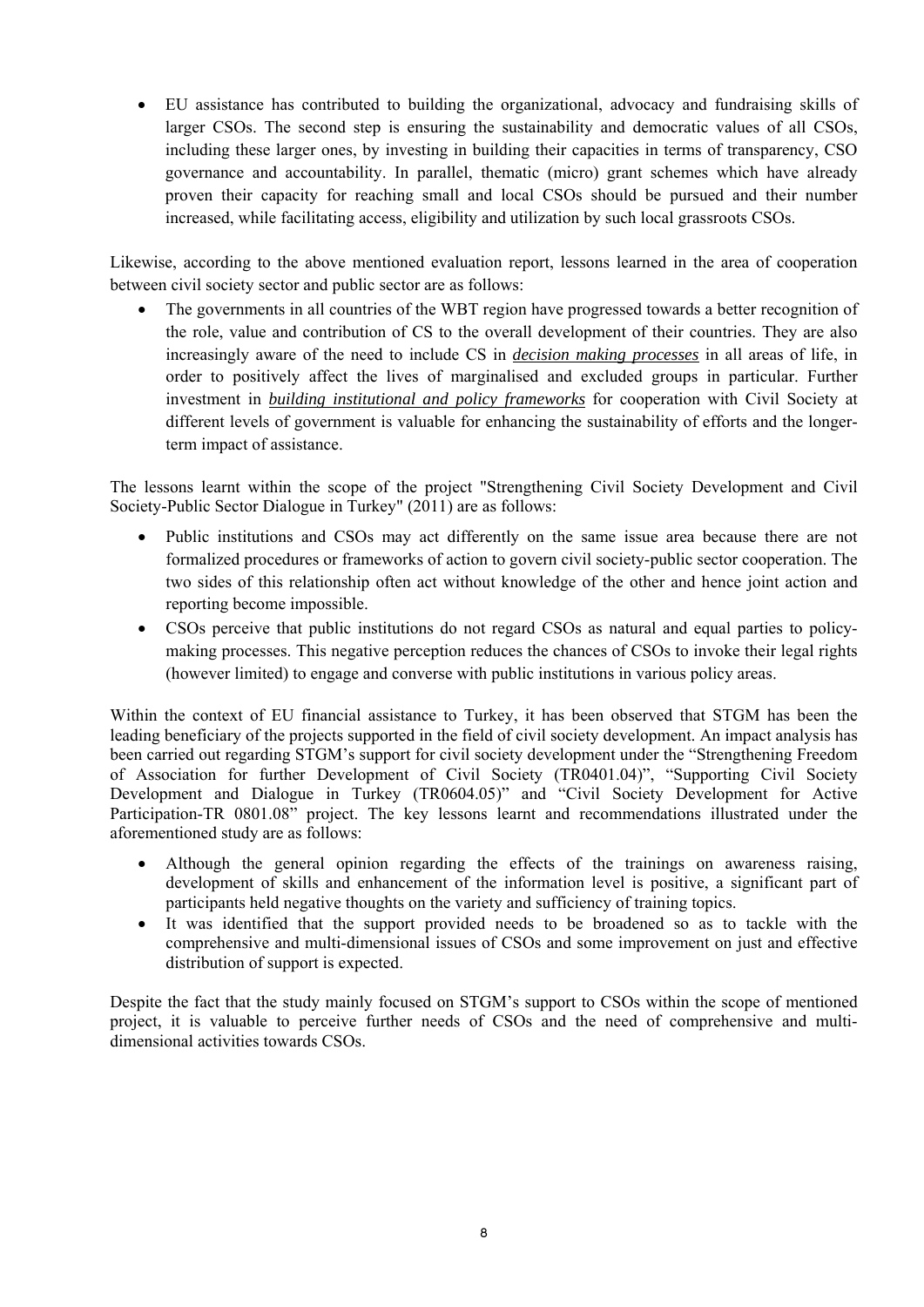# **2. INTERVENTION LOGIC**

#### **LOGICAL FRAMEWORK MATRIX**

| <b>OVERALL OBJECTIVE</b>                                                                                                                                                                                                                                                                                                                                                                                                                                                                                                                                                                                                                                                                                                                                                                                                                                                                                                                                                                                 | <b>OBJECTIVELY VERIFIABLE INDICATORS (*)</b>                                                                                                                                                                                                                                                                                                                                                                                                                                                                                                                                                                                                                                                                                                                                                                                                                           | <b>SOURCES OF VERIFICATION</b>                                                                                                                                                                                                                                                                                                                                                                     |                                                                                                                                                                                                                                                                                                                                                                                                                                                                           |
|----------------------------------------------------------------------------------------------------------------------------------------------------------------------------------------------------------------------------------------------------------------------------------------------------------------------------------------------------------------------------------------------------------------------------------------------------------------------------------------------------------------------------------------------------------------------------------------------------------------------------------------------------------------------------------------------------------------------------------------------------------------------------------------------------------------------------------------------------------------------------------------------------------------------------------------------------------------------------------------------------------|------------------------------------------------------------------------------------------------------------------------------------------------------------------------------------------------------------------------------------------------------------------------------------------------------------------------------------------------------------------------------------------------------------------------------------------------------------------------------------------------------------------------------------------------------------------------------------------------------------------------------------------------------------------------------------------------------------------------------------------------------------------------------------------------------------------------------------------------------------------------|----------------------------------------------------------------------------------------------------------------------------------------------------------------------------------------------------------------------------------------------------------------------------------------------------------------------------------------------------------------------------------------------------|---------------------------------------------------------------------------------------------------------------------------------------------------------------------------------------------------------------------------------------------------------------------------------------------------------------------------------------------------------------------------------------------------------------------------------------------------------------------------|
| To support the development of civil society through more active democratic participation in policy and<br>decision making processes and by promoting a culture of fundamental rights and dialogue                                                                                                                                                                                                                                                                                                                                                                                                                                                                                                                                                                                                                                                                                                                                                                                                        | Progress in enabling environment for freedoms, operation of<br>CSOs and participation in policy-making                                                                                                                                                                                                                                                                                                                                                                                                                                                                                                                                                                                                                                                                                                                                                                 | European Commission - Annual Progress<br>Reports for Turkey                                                                                                                                                                                                                                                                                                                                        |                                                                                                                                                                                                                                                                                                                                                                                                                                                                           |
|                                                                                                                                                                                                                                                                                                                                                                                                                                                                                                                                                                                                                                                                                                                                                                                                                                                                                                                                                                                                          | Number of associations and membership, including networks,<br>platforms and civic initiatives                                                                                                                                                                                                                                                                                                                                                                                                                                                                                                                                                                                                                                                                                                                                                                          | Turkish Ministry of Interior - Department<br>of Associations                                                                                                                                                                                                                                                                                                                                       |                                                                                                                                                                                                                                                                                                                                                                                                                                                                           |
| <b>SPECIFIC OBJECTIVE</b>                                                                                                                                                                                                                                                                                                                                                                                                                                                                                                                                                                                                                                                                                                                                                                                                                                                                                                                                                                                | <b>OBJECTIVELY VERIFIABLE INDICATORS (*)</b>                                                                                                                                                                                                                                                                                                                                                                                                                                                                                                                                                                                                                                                                                                                                                                                                                           | <b>SOURCES OF VERIFICATION</b>                                                                                                                                                                                                                                                                                                                                                                     | <b>ASSUMPTIONS</b>                                                                                                                                                                                                                                                                                                                                                                                                                                                        |
| To improve the legislative environment for active citizenship;<br>To strengthen cooperation between public sector and CSOs;<br>To strengthen the capacities of CSOs, through capacity building, networking and civil society dialogue<br>both at national and European level                                                                                                                                                                                                                                                                                                                                                                                                                                                                                                                                                                                                                                                                                                                             | Assessment by relevant stakeholders of the legislative<br>environment for active citizenship<br>Ratio of CSOs that use adequate and professional<br>argumentation and analysis for achieving advocacy goal                                                                                                                                                                                                                                                                                                                                                                                                                                                                                                                                                                                                                                                             | - Records of Ministry of Interior<br>- Data of the Directorate for Foundations<br>- Monitoring reports of CSOs (CSI<br>Turkey Report, Reports of TACSO,<br>STGM, TÜSEV, and other CSOs,<br>platforms and networks e.g. CIVICUS<br>reports<br>- Monitoring reports of the TAs<br>- External evaluations                                                                                             | Turkey remains committed to full-fledged<br>democratic principles as per Copenhagen<br>political criteria                                                                                                                                                                                                                                                                                                                                                                 |
| <b>RESULTS</b>                                                                                                                                                                                                                                                                                                                                                                                                                                                                                                                                                                                                                                                                                                                                                                                                                                                                                                                                                                                           | <b>OBJECTIVELY VERIFIABLE INDICATORS (*)</b>                                                                                                                                                                                                                                                                                                                                                                                                                                                                                                                                                                                                                                                                                                                                                                                                                           | <b>SOURCES OF VERIFICATION</b>                                                                                                                                                                                                                                                                                                                                                                     | <b>ASSUMPTIONS</b>                                                                                                                                                                                                                                                                                                                                                                                                                                                        |
| R.1 All individuals and legal entities can express themselves freely, assemble peacefully and establish,<br>join and participate in organisations *<br>R.2 The policies and legal environment stimulate and facilitate volunteering and employment in CSOs*<br>R.3 Public institutions recognise the importance of CSOs in improving good governance through CSOs'<br>inclusion in decision making processes *<br>R.4 Advocacy capacities and communication skills of CSOs are enhanced to develop policies, to engage<br>in policy dialogue with public bodies, and to communicate the results of their activities to the public *<br>R.5. CSOs regularly network within and outside country borders and make use of coalition-building for<br>increased impact in campaigning and advocacy<br>R.6 Long-term partnerships and cooperation between EU and Turkish CSOs increased<br>R.6. Exchanges between CSOs from Turkey and the EU member states increase, as well as the positive<br>media coverage | - Quality assessment of existing legislation and policy<br>framework $(R,1)$ *<br>- Number of employees and/or volunteers in CSOs $((R.2)^*$<br>- Quality of structures and mechanisms in place for dialogue<br>and cooperation between CSOs and public institutions $(R.3)^*$<br>- External perception of importance and impact of CSOs<br>activities. $(R.3)$ *<br>- Number of advocacy campaign and policy dialogue<br>initiatives of local CSOs $(R.4)$ <sup>*</sup><br>- Proportion of CSOs taking part in local, national, regional<br>and international networks $(R.5, R.6, R.7)$ <sup>*</sup><br>- Number of CSOs from Turkey and from EU Member States<br>involved in the CSD activities (R.6, R.7)<br>- Number of events and positive media coverage (R.6-R.7)<br>- Number of long-term partnerships between EU and Turkish<br>organisations (R.6, R.7) $*$ | - Questionnaires and research studies<br>implemented by TATs, both with CSOs<br>and with public institutions<br>- ROM reports prepared by independent<br>evaluation teams<br>- Survey and independent assessments e.g.<br>CIVICUS reports, platforms and networks<br>reports, BSCDN.<br>- TAT reports on number of capacity<br>building activities under IPA 2015<br>- Media coverage compilations | - Related public institutions have political<br>determination to improve legislative<br>environment and to cooperate with CSOs<br>in decision making processes and<br>implementation<br>- Both public authorities and CSOs are<br>willing to engage in dialogue and<br>cooperation.<br>- CSOs are willing to collaborate among<br>themselves and also to create networks<br>and platforms.<br>- Media is open to promote all sorts of<br>civil society work and dialogue. |
| <b>ACTIVITIES</b>                                                                                                                                                                                                                                                                                                                                                                                                                                                                                                                                                                                                                                                                                                                                                                                                                                                                                                                                                                                        | <b>MEANS</b>                                                                                                                                                                                                                                                                                                                                                                                                                                                                                                                                                                                                                                                                                                                                                                                                                                                           | <b>OVERALL COST</b>                                                                                                                                                                                                                                                                                                                                                                                | <b>ASSUMPTIONS</b>                                                                                                                                                                                                                                                                                                                                                                                                                                                        |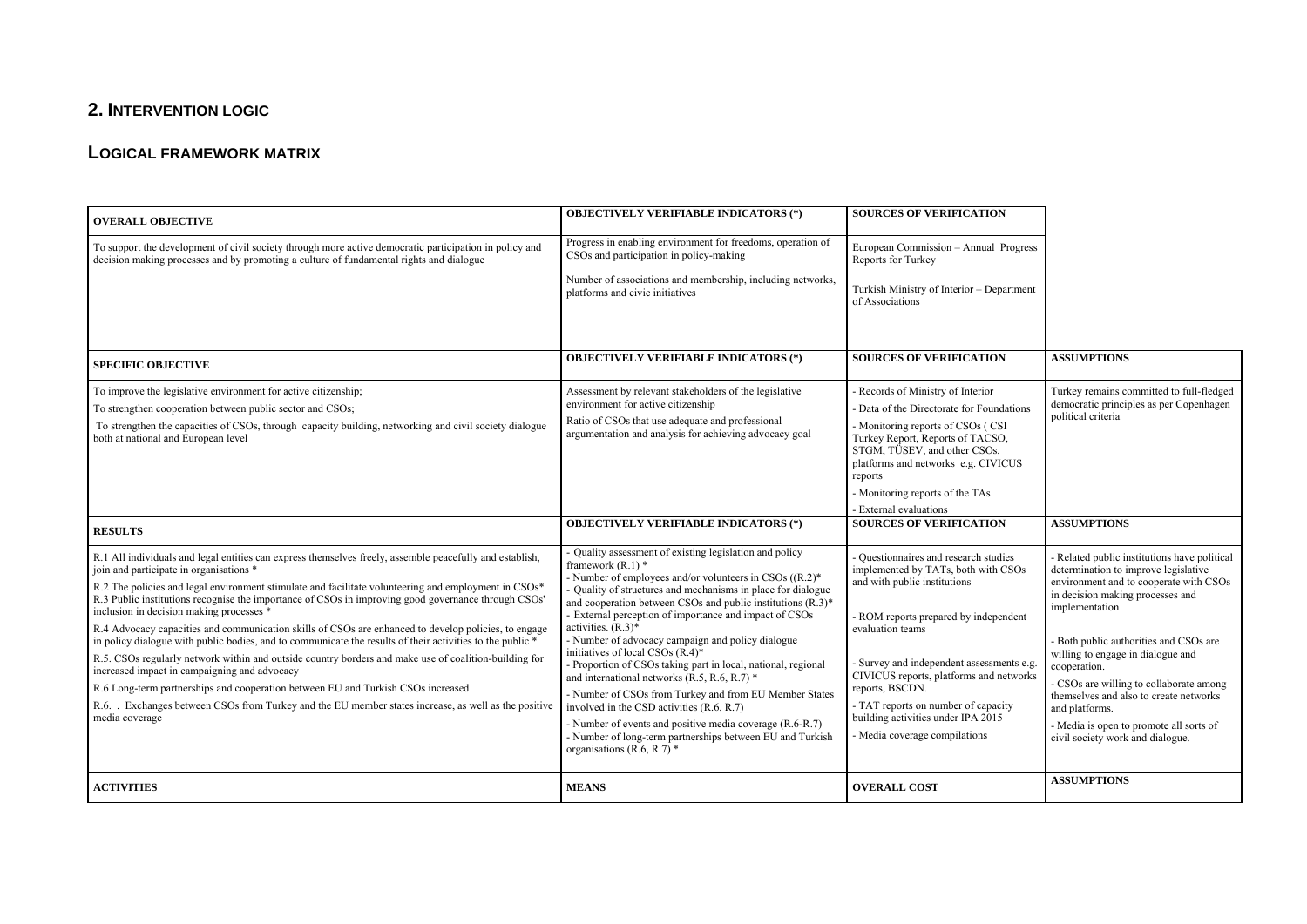| Activity 1: Improving the Institutional Capacity of Directorate General of Foundations<br>Priority areas under the activity will be:<br>To improve the institutional capacity of DG of Foundations<br>To improve the capacity of the employees of the DG of Foundations in the field of civil<br>society and to raise awareness as regards the importance of civil society in a participatory<br>democracy<br>To strengthen the cooperation between public sector and CSOs.<br>$\bullet$                                                                                                                                                                                                                                                                                                                                                                                                                                                                                                                                                                                                                                                                                                                                                                                                                                                                                                                                                                                                 | Service Contract                                                        | Total Cost 23.700.000 €<br>EU Contribution 23.700.000 $\in$ | Willingness of the staff of DG of<br>Foundations to actively get involved in<br>the activities<br>Sustainability of the staff implementing<br>the projects can be remained<br>Civil society organisations are willing to<br>attend the activities to be organised by<br>DG of Foundations              |
|------------------------------------------------------------------------------------------------------------------------------------------------------------------------------------------------------------------------------------------------------------------------------------------------------------------------------------------------------------------------------------------------------------------------------------------------------------------------------------------------------------------------------------------------------------------------------------------------------------------------------------------------------------------------------------------------------------------------------------------------------------------------------------------------------------------------------------------------------------------------------------------------------------------------------------------------------------------------------------------------------------------------------------------------------------------------------------------------------------------------------------------------------------------------------------------------------------------------------------------------------------------------------------------------------------------------------------------------------------------------------------------------------------------------------------------------------------------------------------------|-------------------------------------------------------------------------|-------------------------------------------------------------|--------------------------------------------------------------------------------------------------------------------------------------------------------------------------------------------------------------------------------------------------------------------------------------------------------|
| Activity 2: Enabling Legal and Policy Environment and Increasing the Capacity of Department of<br>Associations<br>Priority areas under the activity will be:<br>To improve the institutional capacity of Department of Associations<br>To improve the guidance services of Department of Associations to CSOs<br>To prepare a road map to define and eliminate the legal and administrative practices restricting the<br>activities of CSOs and to lessen the the bureaucratic procedures and controls over NGOs, also covering<br>the secondary legislation.                                                                                                                                                                                                                                                                                                                                                                                                                                                                                                                                                                                                                                                                                                                                                                                                                                                                                                                            | Service Contract                                                        |                                                             | Willingness of the staff of Department of<br>Associations to actively get involved in<br>the activities<br>Sustainability of the staff implementing<br>the projects can be remained<br>Public institutions and civil society<br>organisations are willing to attend the<br>activities to be organised. |
| Activity 3: Civil Society Support Programme - II<br>This grant scheme is designed in line with the objectives defined under the EU Guidelines, such as;<br>"capable, transparent and accountable CSOs", "effective CSOs" and "financially sustainable CSOs". The<br>activity addresses the national CSOs for enhancing a bottom-up approach by strengthening the capacity<br>of CSOs. With this annual grant scheme programmes a systematic and a simple methodology with a<br>certain visibility and a brand name well known by the civil society will be created.<br>This grant scheme will support CSOs:<br>- to improve internal governance structures<br>- to increase the transparency of CSOs<br>- to monitor and evaluate the results and impact of CSOs<br>- to prepare long term organisational and strategic plans, also needs assessments<br>- to create and use adequate argumentation and analysis for achieving advocacy goals<br>Non-exhaustive list of priority areas under the activity will be:<br>Advocacy activities, Lobbying initiatives, Campaigning, Awareness raising activities, Establishing or<br>improving platforms and networks, Exchanging experiences, building partnerships and develop common<br>strategies on thematic issues, Monitoring of administration of law and regulations, Preparing analyses and<br>strategies regarding to problems between different agents improving internal governance structures.<br>preparing strategic plans etc. | Grant scheme                                                            |                                                             | Enough attention of the civil society can<br>be attained for the grant schemes<br>A successful promotion can be realised<br>within the TA to create a brand name for<br>the programme and programme is owned<br>by the civil society within this promotion<br>study                                    |
| Activity 4: Strategic Capacity Building for local/grassroots CSOs: ad hoc support mechanism<br>In line with the objectives of DG NEAR Guidelines for EU Support to Civil Society, this ad-hoc support<br>mechanism, is a complementary intervention to Activity 3: Civil Society Support Programme – II. It<br>aims at contributing to improvement of capacities of local/grassroots CSOs who currently have very<br>significant difficulties to access available grant schemes.<br>This ad-hoc support mechanism has two mutually complementary components: a) Direct Supports and b)                                                                                                                                                                                                                                                                                                                                                                                                                                                                                                                                                                                                                                                                                                                                                                                                                                                                                                   | Direct Grant Agreement, including financial support to third<br>parties |                                                             | Capacity of STGM as implementing body<br>Willingness of grassroots CSOs<br>Public institutions are supportive                                                                                                                                                                                          |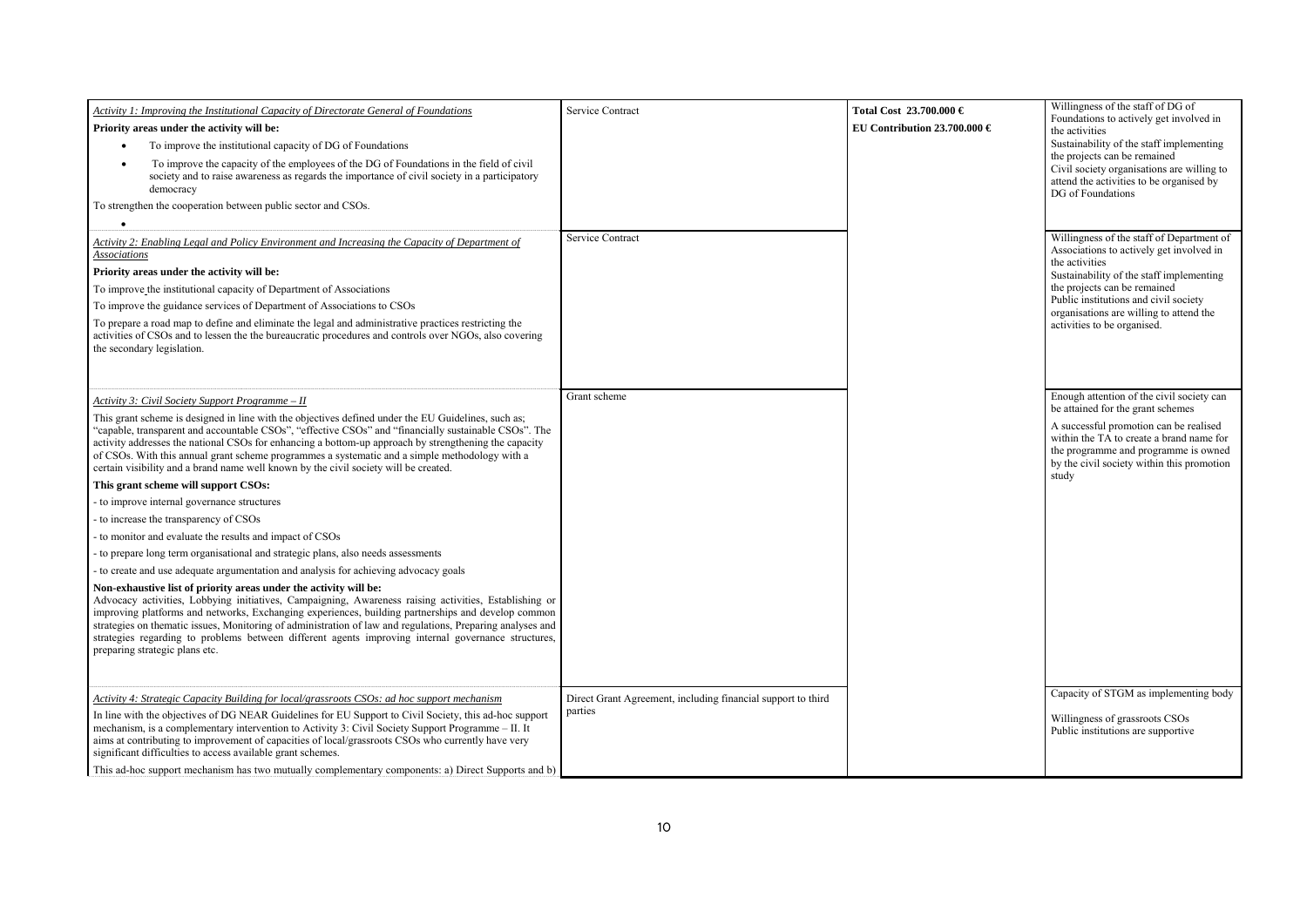| capacity building activities including trainings, coaching, matchmaking and partnerships supports.                                                                                                                                                                                                                                       |                                                                                                                      |                                                     |                                                                                      |
|------------------------------------------------------------------------------------------------------------------------------------------------------------------------------------------------------------------------------------------------------------------------------------------------------------------------------------------|----------------------------------------------------------------------------------------------------------------------|-----------------------------------------------------|--------------------------------------------------------------------------------------|
| Priority areas under the activity will be:                                                                                                                                                                                                                                                                                               |                                                                                                                      |                                                     |                                                                                      |
| • Local/grassroot civil participation in decision making mechanisms: The actions which formulate<br>possible solutions/ policy proposals to local problems by establishing a cooperation mechanism among<br>stakeholders, including public and private sector, in order to enhance civil participation in decision<br>making mechanisms. |                                                                                                                      |                                                     |                                                                                      |
| • Awareness-raising from local to international level: The actions such as local campaigns, trainings and<br>complementary activities like publications, meetings, festivals, street activities etc.                                                                                                                                     |                                                                                                                      |                                                     |                                                                                      |
| Activity 5: Supporting civil society dialogue between EU and Turkey (CSD V)                                                                                                                                                                                                                                                              | Service contract and grant schemes                                                                                   |                                                     | Willingness of grant beneficiaries to                                                |
| The Activity is the successor of previous CSD interventions implemented by the Ministry for EU<br>Affairs. Priority areas under the Activity will be:                                                                                                                                                                                    | (The Technical assistance team under this Activity will also<br>support Activity 3 there will be a common, long term |                                                     | develop sustainable and effective<br>cooperation                                     |
| • to increase bilateral exchanges and cooperation between CSOs in Turkey and the EU at local,<br>regional and national levels                                                                                                                                                                                                            | contract)                                                                                                            |                                                     |                                                                                      |
| to promote awareness raising initiatives on importance and benefits of membership of Turkey to the EU<br>within Turkey and EU and on challenges and opportunities posed by Turkey's accession                                                                                                                                            |                                                                                                                      |                                                     |                                                                                      |
| Activity 6: Turkey-EU Business Dialogue                                                                                                                                                                                                                                                                                                  | Direct Grant (a consortium to EUROCHAMBERS                                                                           | Results of impact assessment study will be          | Results of external impact assessment                                                |
| Priority areas under the activity will be:                                                                                                                                                                                                                                                                                               | and grant schemes                                                                                                    | taken into account in the design of the<br>activity | study for the previous projects will be<br>taken into account in the design of the   |
| to improve the cooperation among Turkish and European Chambers and business                                                                                                                                                                                                                                                              |                                                                                                                      |                                                     | activity                                                                             |
| communities.                                                                                                                                                                                                                                                                                                                             |                                                                                                                      |                                                     | The Turkish and European chambers are                                                |
| to enhance the capacity of Turkish Chambers and their role in the EU accession process                                                                                                                                                                                                                                                   |                                                                                                                      |                                                     | still willing to participate in the project<br>activities                            |
|                                                                                                                                                                                                                                                                                                                                          |                                                                                                                      |                                                     | The Turkish and European chambers are<br>still interested enough in the grant scheme |

(\*) Result and indicators are adopted from the EU Guidelines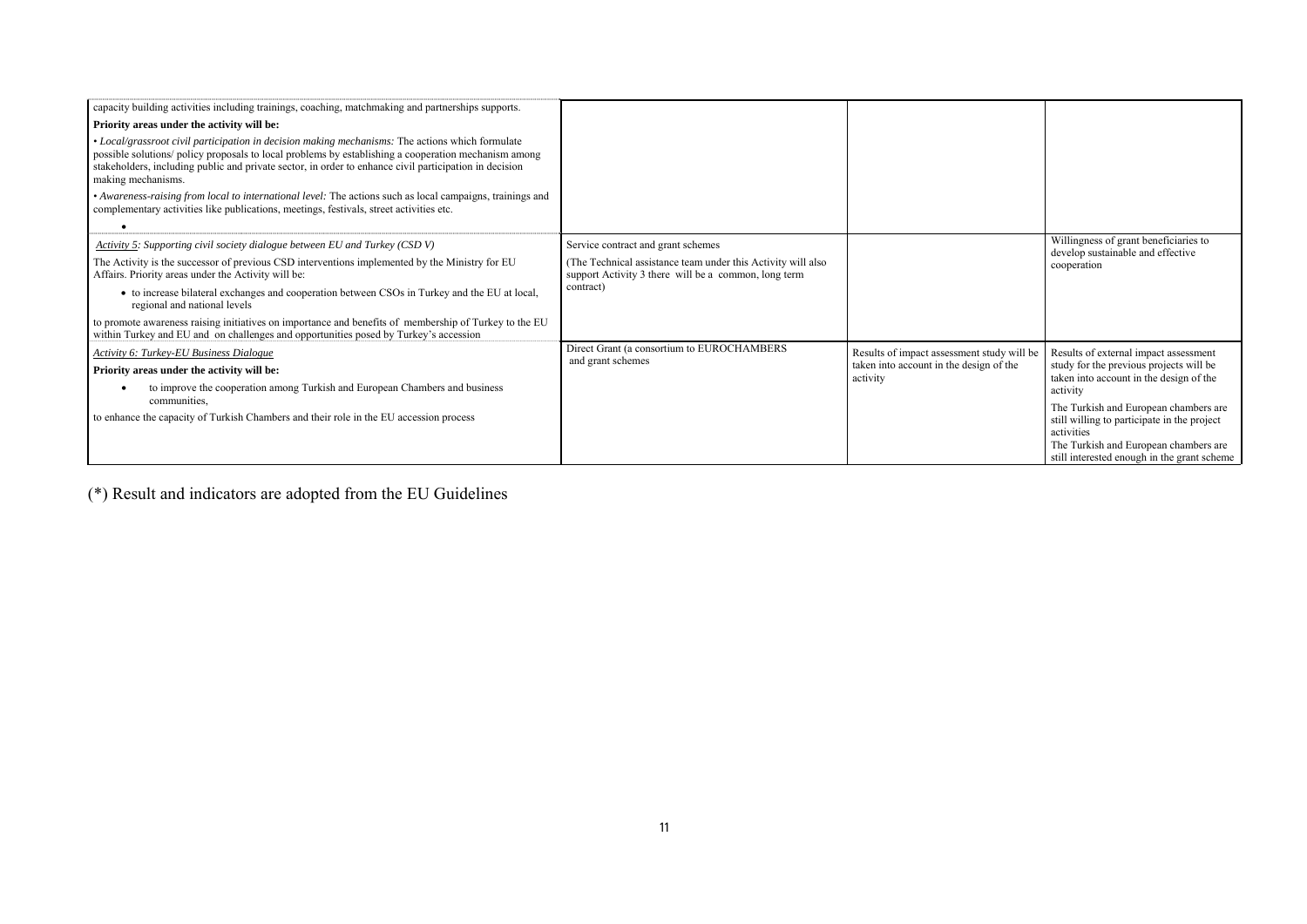# **ADDITIONAL DESCRIPTION**

# **Activity 1-** *Improving the Institutional Capacity of Directorate General of Foundations*

The specific objective of the Activity is to improve the institutional capacity of Directorate General of Foundations, which is a regulator and controller in the area of foundations, to improve the capacity of the employees of the DG of Foundations in the field of civil society and to raise the awareness among them and to strengthen the cooperation between public sector and CSOs for developing a better legal frame in order to establish a more integrated policy.

The activity will be composed of two components, namely "capacity building" and "strengthening the cooperation between public sector and CSOs to develop a better legal frame".

Within the activity, consultation meetings and workshops will be organised for improving legislative environment and for strengthening the cooperation between DG Foundations and CSO's. These activities will become commencement of a study providing long term cooperation and coordination among institutions to establish a "legal process monitoring group". The consultation meetings and workshops will include suggestions related with establishing of a suitable environment to provide the financial sustainability of foundations, policies that shall support the employment and definition of "voluntariness" "public interest" concepts, establishment, registration and activities of foundations, increasing of transparency and accountability, implementation of international standards, operation of efficient control mechanisms and tax exemption. On the other hand it will be brought into question how foundation based civil society area shall be extended by benefiting from traditional foundation experience.

Also various capacity building activities will be organised (such as trainings -about the role of civil society on in democratization process and economic and social development, social integration and aid-, study visits, improving/revising the information systems, reporting of the regular statistical data etc.)

# **Activity 2-** *Enabling Legal and Policy Environment and Increasing the Capacity of Department of Associations*

The specific objective of the Activity is to increase the participation capacities of CSOs into policy processes; to create a close relation and dialogue between the CSOs (also between each other) and the public sector and to set up a substructure for the constitution of mechanisms that will include CSOs in the public decision-making processes and to conduct studies towards enabling the legal and policy environment.

The activity will be composed of two components, namely "capacity building" and "enabling legal and policy environment".

Within the activity, consultation meetings and workshops will be organised for improving legislative environment and for strengthening the cooperation between Department of Associations and CSO's. Institutional capacities of the beneficiary, the partner institutions and other civil society related public bodies will be improved. Public authorities and organized individuals will be supported in strengthening their technical knowledge of issues related to freedom of expression, peaceful assembly and association as well as the role of civil society in general via international conferences based on sharing best practices. Also capacity building activities will be enhanced for improving the guidance services of Department of Associations to CSOs. A training programme will be developed for CSOs and various regional trainings will be implemented.

In the second component an analysis of the current legislation and implementations about the CSO's will be performed and a **roadmap** to define and eliminate the legal and administrative practices restricting the activities of NGOs and to lessen the bureaucratic procedures and controls over NGOs will be developed together with the partner institutions. This roadmap will be a baseline on the preparation process of the secondary legislation.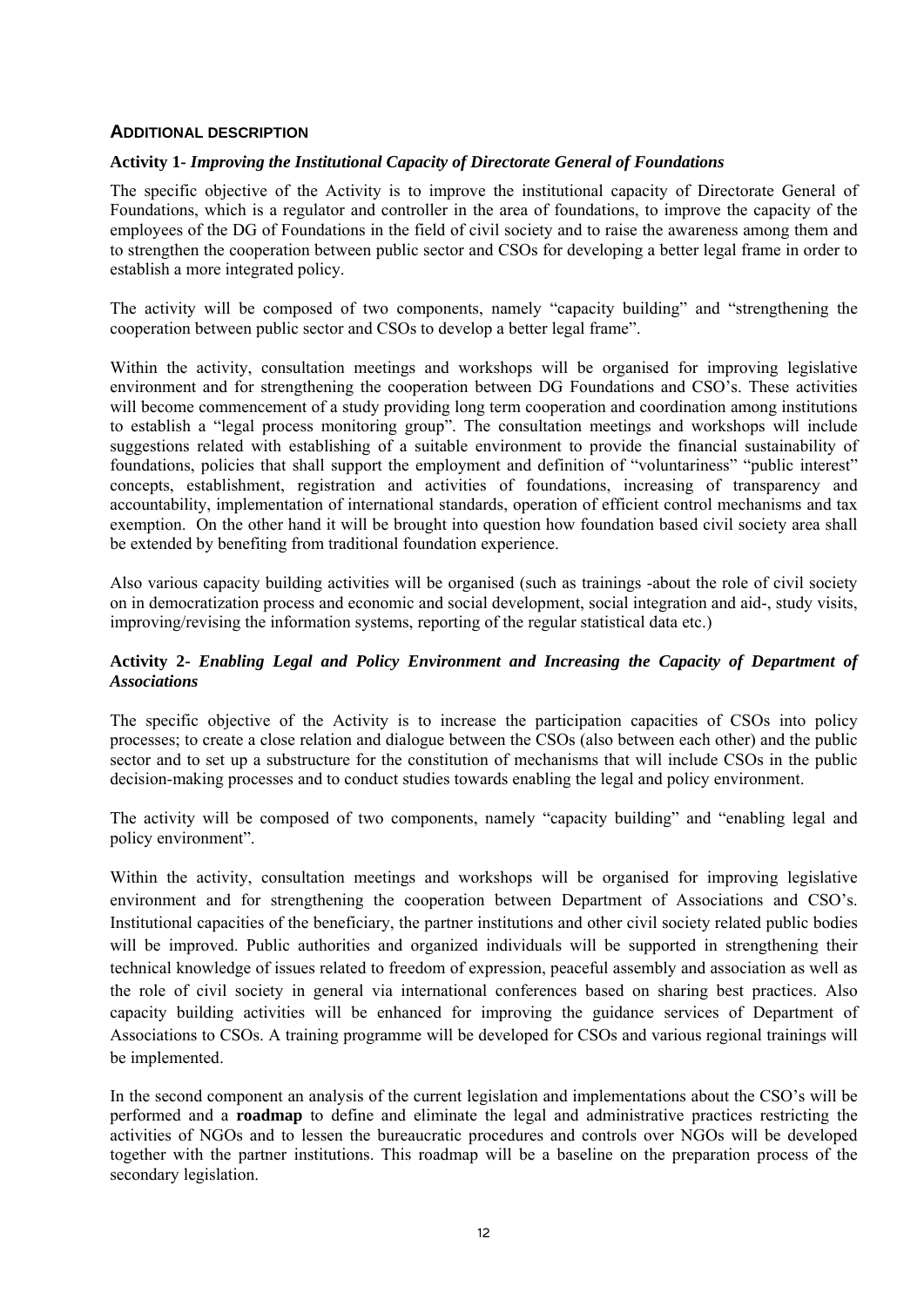Non-exhaustive list of priority areas under the activity will be:

- Improving the guidance services of Department of Associations to CSOs
- The current situation of CSOs financial sustainability will be analysed and a road map will be prepared regarding "Tax derogations for the CSO's", the status of public benefit and tax exemption", "commercial activities of the CSO's", "collection of charitable donations"
- horizontal issues such as employment, regarding the policies and the legal framework
- Creating and sharing reliable and systematic data about the CSO's.
- Conduct studies for defining "volunteer"
- Improving the legal framework on the foundation, registration, engagement, operation, inspection and punishment of the CSO's.
- Awareness raising activities on active citizenship
- Coordination and improvement studies on the standardized, transparent and accountable data of public funds transferred to CSO's, providing donor coordination
- Preventing the legal disputes that arise between the associations and their members, through removing the open-ended provisions in Associations Law; providing an efficient and effective service to the associations; strengthening the confidence in the civil society organisations; and as it is mentioned in the ECtHR rulings, providing a legal basis to ensure that civil society organisations work effectively in accordance with the passive and active obligations of the State regarding freedom of association.
- Legal arrangements on the collection of charitable donations in accordance with the changing needs and conditions.

# **Activity 3 –** *Civil Society Support Programme – II*

With the Activity, the capacity of civil society organizations will be improved for a better civil dialogue, participation and reputation. Civil society organizations will be supported and the development of established organizations and networks will be sustained.

This Activity is designed in line with the objectives defined under the EU Guidelines, such as; "capable, transparent and accountable CSOs", "effective CSOs" and "financially sustainable CSOs". The activity addresses the national CSOs for enhancing a bottom-up approach by strengthening the capacity of CSOs. With this annual grant scheme programmes a systematic and a simple methodology with a certain visibility and a brand name well known by the civil society will be created.

The financial sustainability and the institutional capacity of the CSOs will be increased via projects under the grant schemes in addition to promoting public-CSO cooperation and enabling a better legal environment.

The priorities to specifically addressed each year will be revised after consultation with the civil society organisations both at the national and local level.

Both the Directorate for Project Implementation and Directorate of Civil Society, Communication and Culture will jointly be responsible for the implementation of the activity. The TAT under Activity 5 will also support the implementation of grant schemes under this activity.

## **Activity 4:** *Strategic Capacity Building for local/grassroots CSOs: ad hoc support mechanism*

In line with the objectives of DG NEAR Guidelines for EU Support to Civil Society, this ad-hoc support mechanism is a complementary intervention to Activity 3: Civil Society Support Programme – II. It aims at contributing to the improvement of capacities of local/grassroots CSOs who have currently very significant difficulties to access available grant schemes due to capacity limits, procedural, structural and/or other reasons..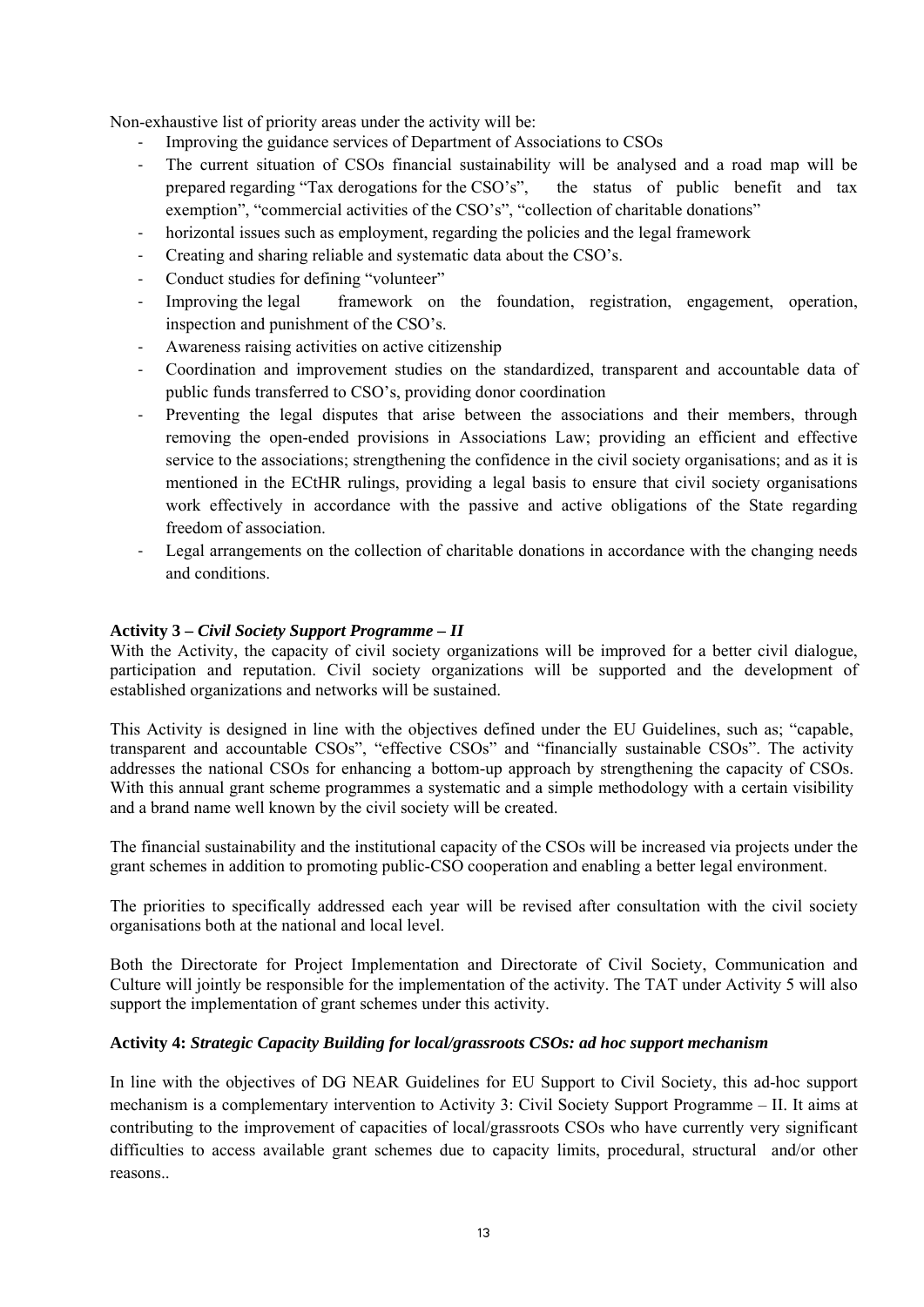This activity is mainly designed to function as a tool to facilitate and stimulate the grassroots CSOs' networking and project development capacities, improving their relations with public institutions, their lobbying, campaigns, communication and PR activities. The target group of the financial support to 3<sup>rd</sup> parties under this direct grant will be grassroots CSOs based in Turkey; geographical distribution of support will be taken into account. In addition to general capacity building, this activity will also promote a more effective civic participation in policy processes at local level and strengthening of cooperation among CSOs. The activity is aimed at fostering the role of civil society actively participating in public debate to influence local policy and decision-making processes. With the activity, the capacity of civil society organizations will be improved for a better civil dialogue, participation and reputation.

This ad-hoc support mechanism has two mutually complementary components: a) Direct Supports (financial support to  $3<sup>rd</sup>$  parties to support grassroots CSOs' requests of trainings, campaigns, advocacy activities, networking meetings, work visits, digital empowerment, and publications, etc.) and b) capacity building activities including trainings, coaching, matchmaking and partnerships supports.

The trainings will be designed to enhance the research capacity of CSOs and to improve their understanding of specific research approaches and methodologies, how to gather, analyse, use and assess information/knowledge better in policy making and advocacy, as well as in planning, monitoring and evaluation.

Communication and advocacy are essential elements for CSOs in all of their interventions, but especially in policy dialogue. Using communication and advocacy strategically enhances the impact of CSOs in decision making processes. The supports under this activity will provide local CSOs with necessary advocacy and communication skills to engage in policy dialogue with public bodies more adequately and effectively, and to take part with greater ability in decision-making processes.

As the grant recipient institution, STGM will cover all expenses including experts, travel, accommodation, meeting venue, meals and coffee breaks, publications directly and provide these service in-kind to the end beneficiaries, i.e. grassroots CSOs all across Turkey.

# **Activity 5 –** *Supporting civil society dialogue between EU and Turkey (CSD V)*

The Activity is the successor of previous CSD interventions implemented by the Ministry for EU Affairs. Specific objectives of the activity are;

- to increase bilateral exchanges and cooperation between CSOs in Turkey and the EU at local, regional and national levels and
- to promote awareness raising initiatives on importance and benefits of membership of Turkey to the EU within Turkey and EU and on challenges and opportunities posed by Turkey's accession

The grants will be awarded to the projects supporting the EU accession process of Turkey. The civil society dialogue is a driving force for Turkey's integration with the EU and it is an indispensable element of this integration process, as well as for the negotiations. CSD V will focus civil society dialogue activities on the identification of dynamics and issues related to civil society participation to the accession process of Turkey. By this way it is targeted that the **aspect of the "dialogue"** is highlighted within the framework of the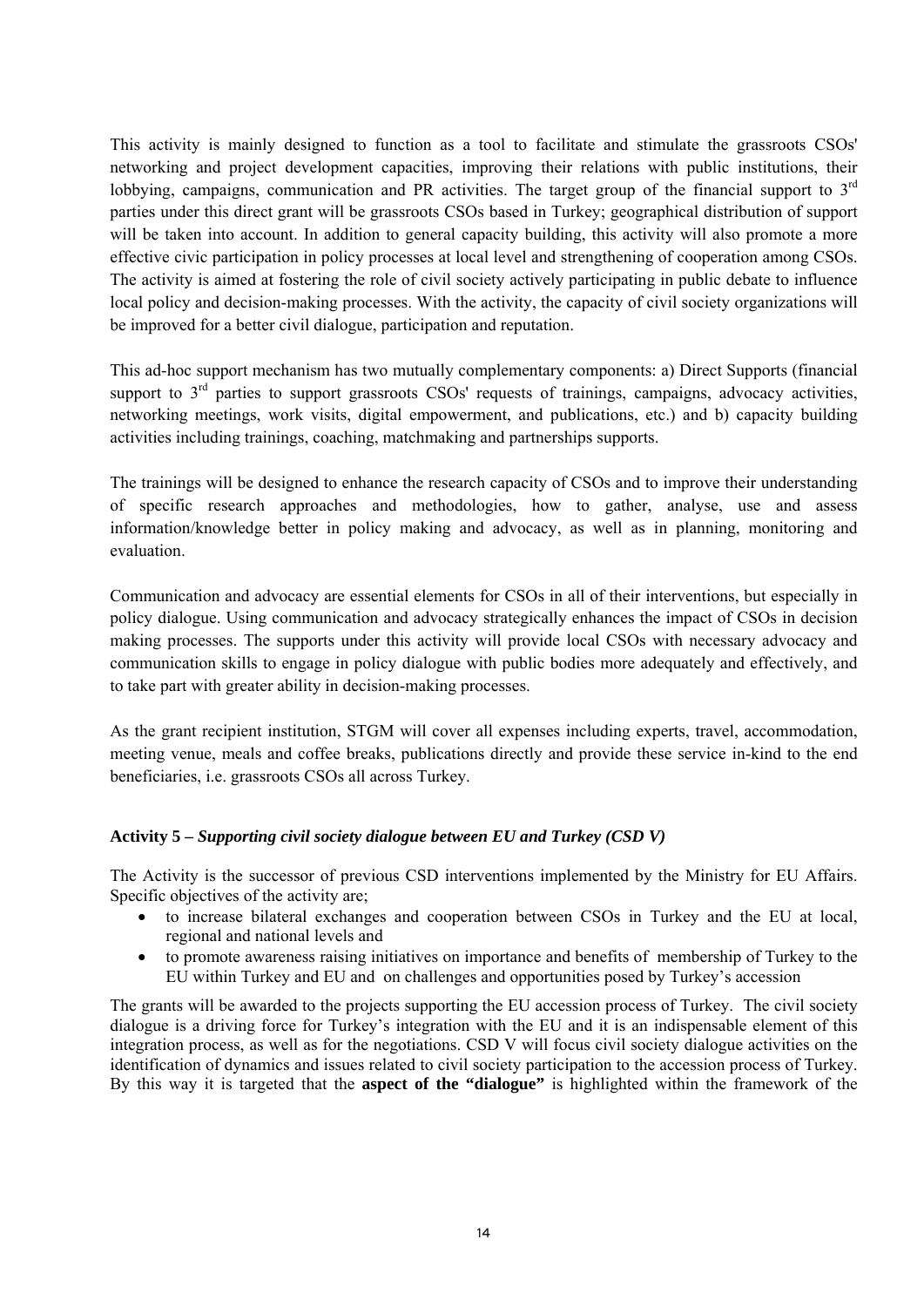projects. Since almost all activities in the *COM(2005) 290 final*<sup>2</sup> have been addressed by previous CSD interventions so far, instead of adopting a focus on topics and sectors, the calls will focus on "expected sustainable results" of actions, influencing the general public opinion and deepening and sustaining dialogue established under previous CSD interventions. Non-exhaustive list of priority areas might be as follows:

- establishing a "common approach" and "pilot initiatives", for developing models and methodologies based on the sharing of experiences and the exchange of knowledge;
- building "common agendas" for guiding advocacy and policy engagement;
- fully participating in process of preparation of Turkey's accession to the EU;
- reinforcing regional and international networks and platforms between the EU and Turkey;
- promoting common cultural values and policies;
- supporting the sustainability of dialogue actions established under previous CSD interventions
- identifying the current concerns and perceptions within the EU and Turkey and promoting the initiatives to discuss and overcome them
- creating the campaigns to inform the general public about EU accession of Turkey
- enhancing the knowledge and understanding of the EU within the public in Turkey

The second component will be a service contract for Technical Assistance to assist the MEUA during the implementation stage. The Technical Assistance Team will assist the MEUA to implement the CSD and civil society support programmes in **2015** and **2016** programming years. It will be a multi-annual, long term contract. Both the Directorate for Project Implementation and Directorate of Civil Society, Communication and Culture will jointly be responsible for the implementation of the activity. The TAT's main task will be to ensure coherence between the various Activities and therefore will support the Ministry to implement the Grant Schemes and to conduct promotion and visibility activities of the **Civil Society Dialogue** and *Civil Society Support Programme in 2015 and 2016 Activity Documents.* Also this TA will assist MEUA in the management of the consultation mechanism

## **Activity 6 –** *Turkey-EU Business Dialogue*

**.** 

The Activity is built on the experience of previous projects implemented by EUROCHAMBRES and TOBB in the context of the civil society dialogue (the two first phases of the EU-Turkey Chambers Forum in 2007- 2009 and 2011-2014) and the two phases of the Turkish Chamber Development Programmes in 2002 and 2005. The overall objective of the activity is to strengthen mutual knowledge and understanding between Turkish Chambers and their counterparts in the EU, thus promoting the integration of EU and Turkish business communities and ensuring a stronger awareness of the opportunities and challenges of a potential future Turkey's accession to the EU in both Turkey and the EU.

The Activity will take into account the new political and economic context both in Turkey and in the EU as well as at the international level, in which the project will be implemented. The dialogue as well as mutual knowledge and understanding between the business communities both in the EU and in Turkey will be further deepened. The specific objectives of the activity are:

- to increase the capacity of Turkish Chambers so that they improve/ add new services to their members
- to increase opportunities of networking and exchange of best practices between Chambers from the EU and Turkey
- to increase the participation of the business community in political life in Turkey, in particular in providing input to modernise the Customs Union between the EU and Turkey and to move forward the EU accession process.
- to enhance awareness of the opportunities and challenges of Turkey's accession to the EU between both business communities,

<sup>&</sup>lt;sup>2</sup> Communication from the Commission to the Council, the European Parliament, the European Economic and Social Committee and the Committee of the Regions: Civil Society Dialogue between the EU and Candidate Countries {SEC(2005) 891}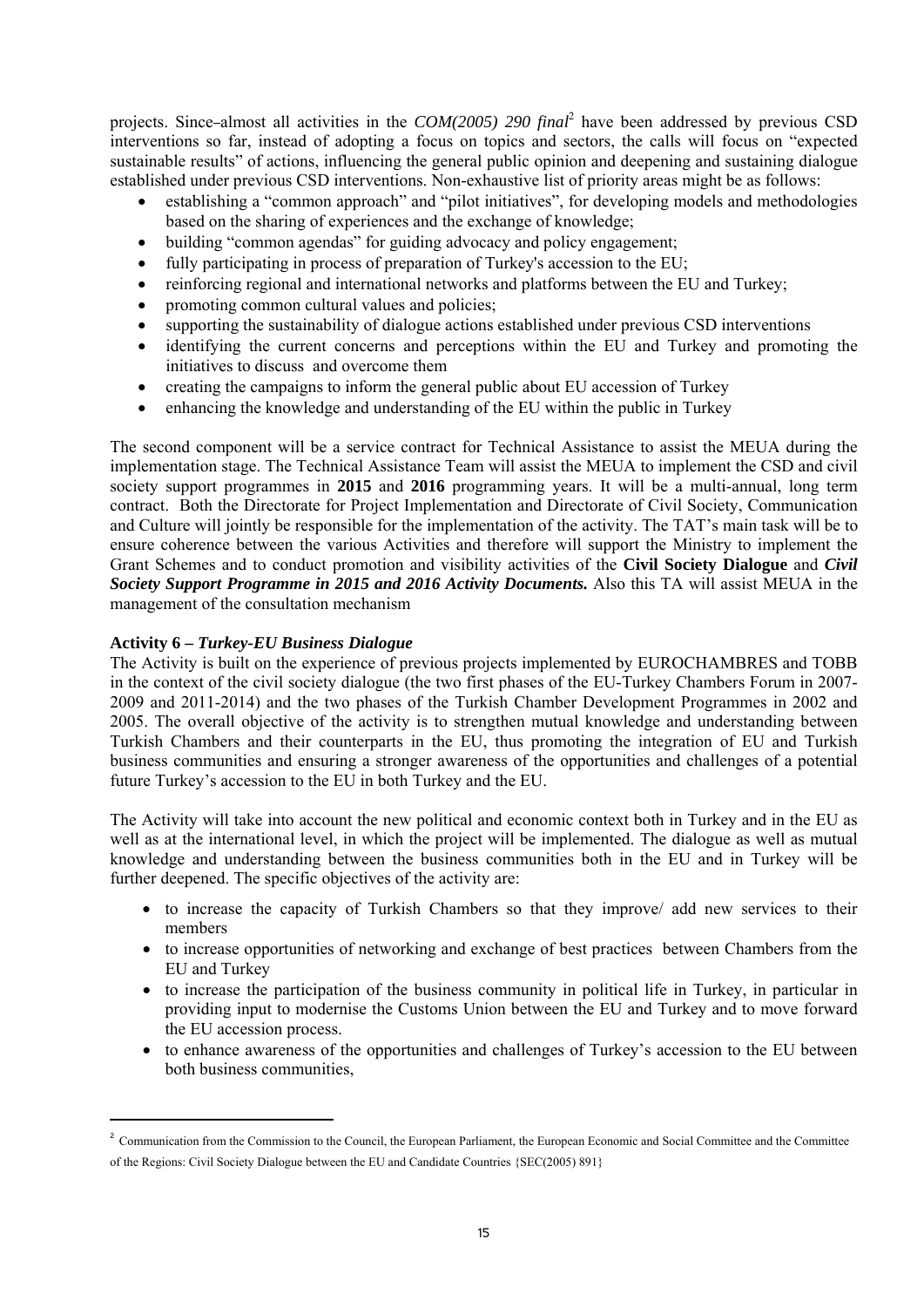An impact assessment study for the previous projects will be completed at the end of 2015 and the results of this study will be taken into account in the further design of the Activity. Within the Activity, two surveys will be published, 3 business roundtables will be organised for gathering recommendations on modernising the Customs Union and to move forward in the accession process, 60 SME workshops on EU issues will be organised, the acquis audit team will be enhanced, an energy efficiency audit team will be established etc. Also a grant scheme for establishing 20 partnerships between EU and Turkish Chambers will be implemented, as far as possible small Chambers in Turkey or Chambers in less developed regions will be included.

The beneficiary of the Activity will be TOBB- The Union of Chambers and Commodity Exchanges of Turkey and the beneficiary of the direct grant will be EUROCHAMBERS- Association of European Chambers of Commerce and Industry.

## **3. IMPLEMENTATION ARRANGEMENTS**

#### **ROLES AND RESPONSIBILITIES**

#### *For Activity 1- "Improving the Institutional Capacity of Directorate General of Foundations"*

Directorate General of Foundations is the beneficiary of the Action. A Technical Assistance Team will provide capacity building services to the Directorate General and other related institutions included in the activity. A Steering Committee will be composed of representatives from the EUD, MEUA, Directorate General of Foundations, related CSOs and the CFCU. Other relevant organisations may be invited as seen necessary.

## *For Activity 2- Enabling Legal and Policy Environment and Increasing the Capacity of Department of Associations*

Department of Associations is the beneficiary of the Action. A Technical Assistance Team will provide capacity building services to the Department of Associations and other related institutions included in the activity. A Steering Committee will be composed of representatives from the EUD, MEUA, Department of Associations, related CSOs and the CFCU. Other relevant organisations may be invited as seen necessary.

#### *For Activity 3- "Civil Society Support Programme – II"*

The beneficiary of the Activity is Ministry for EU Affairs. MEUA will coordinate the implementation of the activity, ensuring the involvement and participation of all concerned institutions. The Technical Assistance Team will be established to assist MEUA for the implementation of the grant schemes and visibility issues. The Technical Assistance Team will assist the MEUA to implement the CSD and civil society support programmes in **2015** and **2016** programming years. It will be a multi-annual, long term contract. *A Steering Committee* will be formed composed of representatives from the EUD, MEUA, CFCU, other relevant public institutions and CSOs' representatives in a way that an open, fair and transparent countrywide participation.

#### *For Activity 4- Strategic Capacity Building for local/grassroots CSOs: ad hoc support mechanism*

This activity will be implemented by means of direct management by the Delegation of the EU to Turkey. The EUD will make a direct agreement with STGM.

It will be a multi-annual, long term contract. *A Steering Committee* will be formed composed of representatives from the EUD, MEUA, STGM and other relevant public institutions and CSOs' representatives in a way that an open, fair and transparent countrywide participation.

#### *For Activity 5- Supporting civil society dialogue between EU and Turkey (CSD V)*

The beneficiary of the "Supporting civil society dialogue between EU and Turkey (CSD V)" is Ministry for EU Affairs. MEUA will coordinate the implementation of the activity, ensuring the involvement and participation of all concerned institutions. The Technical Assistance Team will be established to assist MEUA for the implementation of the grant schemes and visibility issues. The technical assistance team will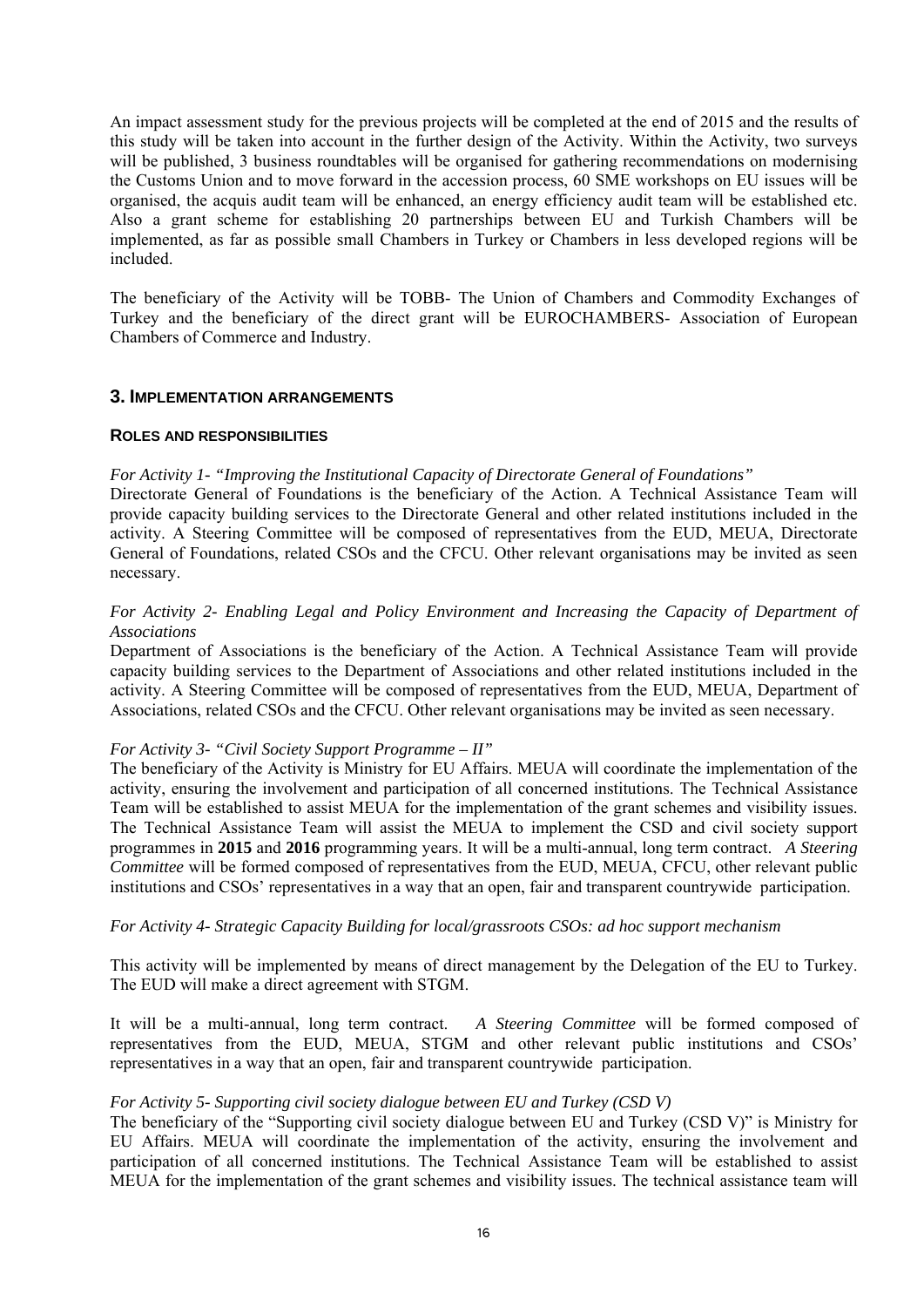assist the MEUA to implement the CSD and civil society support programmes in **2015** and **2016** programming years. Also this TA will assist MEUA in the management of the consultation mechanism. It will be a multi-annual, long term contract.

*A Steering Committee* will be formed composed of representatives from the EUD, MEUA, CFCU, other relevant public institutions and CSOs' representatives in a way that an open, fair and transparent countrywide participation.

#### *For Activity 6- Turkey-EU Business Dialogue*

The main beneficiary of the Activity is TOBB- The Union of Chambers and Commodity Exchanges of Turkey and the beneficiary of the direct grant EUROCHAMBERS.

*A Steering Committee* will be formed composed of representatives from the EUD, representatives of the chambers involved TOBB, CFCU, MEUA and other relevant public institutions.

The Implementing Agency for all activities (except Activity 4) under this Action will be the Central Finance and Contracts Unit (CFCU) that will be responsible for all procedural aspects of the tendering process, contracting matters and financial management (including payments) of the activities.

## **IMPLEMENTATION METHOD(S) AND TYPE(S) OF FINANCING**

Activity 1- *Improving the Institutional Capacity of Directorate General of Foundations* will be implemented through a service contract with a Technical Assistance Team.

Activity 2- *Enabling Legal and Policy Environment and Increasing the Capacity of Department of Associations* will be implemented through a service contract with a Technical Assistance Team.

*Activity 3- "Civil Society Support Programme – II"* will be composed of a grant scheme. The Technical Assistance Team under Activity 5 also will support the implementation of this activity.

*For Activity 4- Strategic Capacity Building for local/grassroots CSOs: ad hoc support mechanism program*  will be implemented through a direct agreement with STGM. As the resource centre for capacity building for civil society organisations in Turkey at a country-wide level, as well as a long-standing EU supported umbrella CSO, STGM will through this contract manage the financial support to third parties scheme to support grassroots organisations.

*Activity 5- Supporting civil society dialogue between EU and Turkey (CSD V)* will be composed of a grant scheme and a service contract. The Technical Assistance Team will assist the MEUA to implement the CSD and civil society support programmes in **2015** and **2016** programming years. It will be a multi-annual, long term contract.

*Activity 6- Turkey-EU Business Dialogue* will be composed of a direct grant to EUROCHAMBERS and a grant scheme.

## **4. PERFORMANCE MEASUREMENT**

## **METHODOLOGY FOR MONITORING (AND EVALUATION)**

In line with the IPA II Implementing Regulation 447/2014, an IPA II beneficiary who has been entrusted budget implementation tasks of IPA II assistance shall be responsible for conducting evaluations of the programmes it manages.

The Commission may carry out a mid-term, a final or an ex-post evaluation for this Action or its components via independent consultants, through a joint mission or via an implementing partner. In case a mid-term or final evaluation is not foreseen, the Commission may, during implementation, decide to undertake such an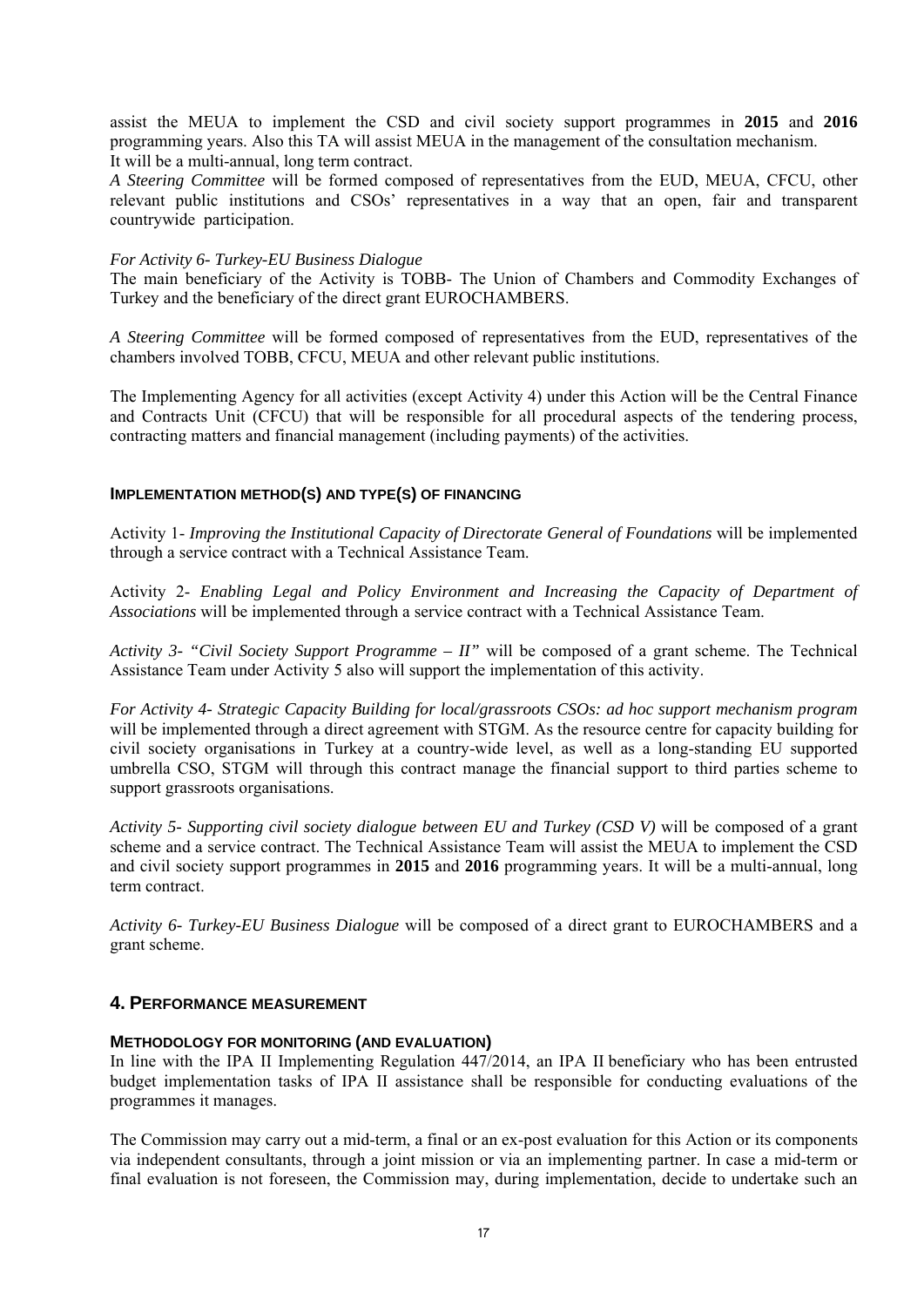evaluation for duly justified reasons either on its own decision or on the initiative of the partner. The evaluations will be carried out as prescribed by the DG NEAR guidelines for evaluations. In addition, the Action might be subject to external monitoring in line with the EC rules and procedures set in the Financing Agreement.

At the grant scheme level, in order to monitor the grant contracts a monitoring team will be formed within MEUA together with the Technical Assistance Team throughout the implementation. At the activity level, a *Steering Committee* will be formed for with the participation of representatives from the EUD, MEUA, CFCU, Directorate General of Foundations Department of Associations and other relevant organisations for Activity 1 and 2 and of representatives of the EUD, MEUA, CFCU and CSOs representatives and other relevant organisations for Activity 3. Steering Committees will meet every six months to monitor the activity.

For the monitoring of the Action, an *Action Monitoring Committee* will be established with the participation of MEUA, EUD, CFCU and CSOs' representatives. This committee will meet annually or semi-annually and be responsible for the monitoring of the Action holistically. In addition, an ex-post evaluation of the Action by independent evaluation team is foreseen.

Besides, an evaluation study to measure the impact of the whole Action is foreseen in 2020.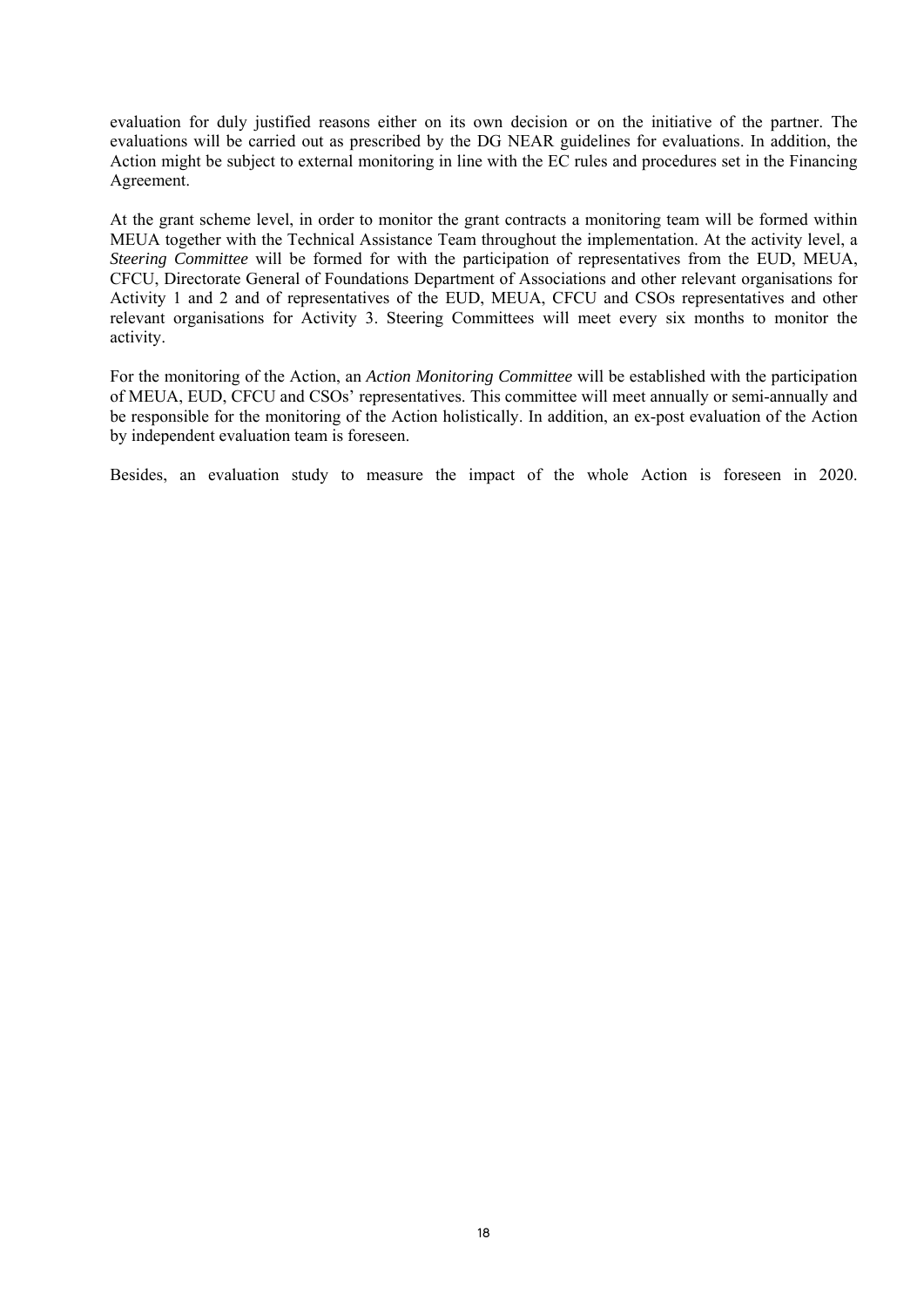# **INDICATOR MEASUREMENT**

| <b>Indicator</b>                                                                                                                                                                                                                                    | <b>Baseline</b><br>$(year)$ (2)                                     | Milestone $2017(3)$                                                                                               | <b>Target</b><br>2020(4)                                                                                        | <b>Final Target</b><br>$(year)$ (5)                                                                             | <b>Source of information</b>                                                                                                          |
|-----------------------------------------------------------------------------------------------------------------------------------------------------------------------------------------------------------------------------------------------------|---------------------------------------------------------------------|-------------------------------------------------------------------------------------------------------------------|-----------------------------------------------------------------------------------------------------------------|-----------------------------------------------------------------------------------------------------------------|---------------------------------------------------------------------------------------------------------------------------------------|
| CSP indicator (impact/outcome)<br>- Number of associations and membership,<br>including networks, platforms and civic<br>initiatives<br>- Progress in enabling environment for<br>freedoms, operation of CSOs and<br>participation in policy-making |                                                                     |                                                                                                                   |                                                                                                                 |                                                                                                                 | DG ELARG – Progress report                                                                                                            |
| Outcome indicator 1<br>Assessment by relevant stakeholders of the<br>legislative environment for active<br>citizenship                                                                                                                              | To be determined<br>after the finalisation<br>of the baseline study |                                                                                                                   |                                                                                                                 |                                                                                                                 |                                                                                                                                       |
| Outcome indicator 2<br>Ratio of CSOs which use adequate<br>argumentation and analysis for achieving<br>advocacy goal                                                                                                                                | To be determined<br>after the finalisation<br>of the baseline study | 40 %                                                                                                              | 70 %                                                                                                            | 79 %                                                                                                            | Monitoring Report of EU Guidelines<br>The percentages will be determined on<br>the basis survey of a representative<br>sample of CSOs |
| Output indicator 1*<br>Quality assessment of existing legislation<br>and policy framework                                                                                                                                                           | To be determined<br>after the finalisation<br>of the baseline study | 25% of gaps in<br>national legislation<br>and policy<br>framework are<br>identified and<br>addressed.             | 50% of gaps in<br>national legislation<br>and policy<br>framework are<br>identified and<br>addressed.           | 50% of gaps in<br>national legislation<br>and policy<br>framework are<br>identified and<br>addressed            | Progress Reports, BCSDN, CIVICUS<br>reports, Monitoring Report of EU<br>Guidelines                                                    |
| Output indicator 2*<br>Number of employees and/or volunteers in<br>CSO <sub>s</sub>                                                                                                                                                                 | To be determined<br>after the finalisation<br>of the baseline study | $0.3\%$ of total<br>employments is<br>employed in CSO<br>sector<br>Number of<br>volunteers increased<br>by $\%50$ | $0.4\%$ of total<br>employments is<br>employed in CSO<br>sector<br>Number of<br>volunteers increased<br>by %100 | $0.4\%$ of total<br>employments is<br>employed in CSO<br>sector<br>Number of<br>volunteers increased<br>by %100 | BCSDN, records of TUIK                                                                                                                |
| Output indicator 3*<br>Quality of structures and mechanisms in<br>place for dialogue and cooperation between                                                                                                                                        | To be determined<br>after the finalisation                          | Department of<br>Associations and<br>DG Foundations                                                               | Department of<br>Associations and<br><b>DG</b> Foundations                                                      | Department of<br>Associations and<br>DG Foundations                                                             | BCSDN, TAT reports.                                                                                                                   |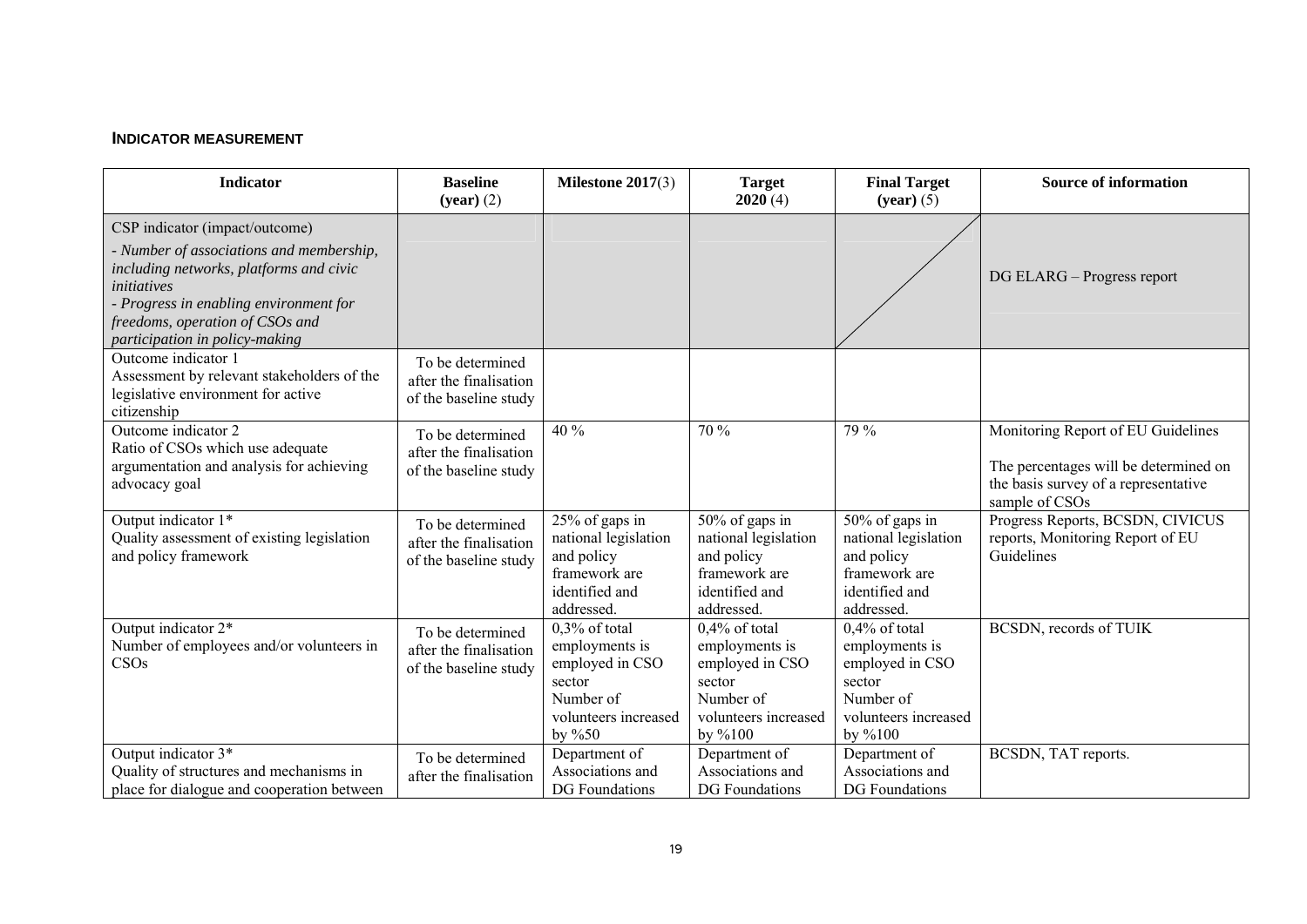| CSOs and public institutions                                                                                        | of the baseline study                                                    | consulted<br>laws/bylaws,<br>strategies and policy<br>reforms with CSOs                                    | consulted<br>effectively<br>laws/bylaws,<br>strategies and policy<br>reforms with CSOs                      | consulted<br>effectively<br>laws/bylaws,<br>strategies and policy<br>reforms with CSOs                      |                                                                                                                                                           |
|---------------------------------------------------------------------------------------------------------------------|--------------------------------------------------------------------------|------------------------------------------------------------------------------------------------------------|-------------------------------------------------------------------------------------------------------------|-------------------------------------------------------------------------------------------------------------|-----------------------------------------------------------------------------------------------------------------------------------------------------------|
| Output indicator 4*<br>External perception of importance and<br>impact of CSOs activities                           | To be determined<br>after the finalisation<br>of the baseline study      | 20 % of respondents<br>can list at least 5<br>positive CSO<br>achievements                                 | $\overline{40\%}$ of respondents<br>can list at least 5<br>positive CSO<br>achievements                     | $\overline{40\%}$ of respondents<br>can list at least 5<br>positive CSO<br>achievements                     | Independent survey run by TACSO                                                                                                                           |
| Output indicator 5*<br>Proportion of CSOs taking part in local,<br>national, regional and international<br>networks | To be determined<br>after the finalisation<br>of the baseline study      | %5 of CSOs are<br>taking part in at<br>least 1 local,<br>national, regional or<br>international<br>network | %10 of CSOs are<br>taking part in at<br>least 1 local,<br>national, regional or<br>international<br>network | %10 of CSOs are<br>taking part in at<br>least 1 local,<br>national, regional or<br>international<br>network | Independent survey run by TACSO                                                                                                                           |
| Output indicator 6:<br>Number of CSOs from Turkey and from EU<br>Member States involved in the CSD<br>activities    | 805                                                                      | 1200                                                                                                       | 1600                                                                                                        | 1600                                                                                                        | Award lists, TAT reports, Monitoring<br>reports                                                                                                           |
| Output indicator 7:<br>Number of events and positive media<br>coverage                                              | To be determined<br>after the finalisation<br>of the inception<br>report | Increase by one<br>point on each<br>percentage of the<br>baseline                                          | Increase by one<br>point on each<br>percentage of the<br>baseline                                           | Increase by one<br>point on each<br>percentage of the<br>baseline                                           | Public opinion polls<br>TA reports<br>Monitoring Reports<br>Media coverage<br>Ex-post evaluation report of the grant<br>schemes<br>Feedback from grantees |
| Output indicator 8:<br>Number of long-term partnerships between<br>EU and Turkish organisations                     | To be determined<br>after the finalisation<br>of the inception<br>report | At least 75% of<br>partners continue<br>dialoguing beyond<br>the lifespan of the<br>grant                  | At least 70% of<br>partners continue<br>dialoguing beyond<br>the lifespan of the<br>grant                   | At least 65% of<br>partners continue<br>dialoguing beyond<br>the lifespan of the<br>grant                   | Ex-post evaluation report                                                                                                                                 |

(\*) Indicators are adopted from the EU Guideline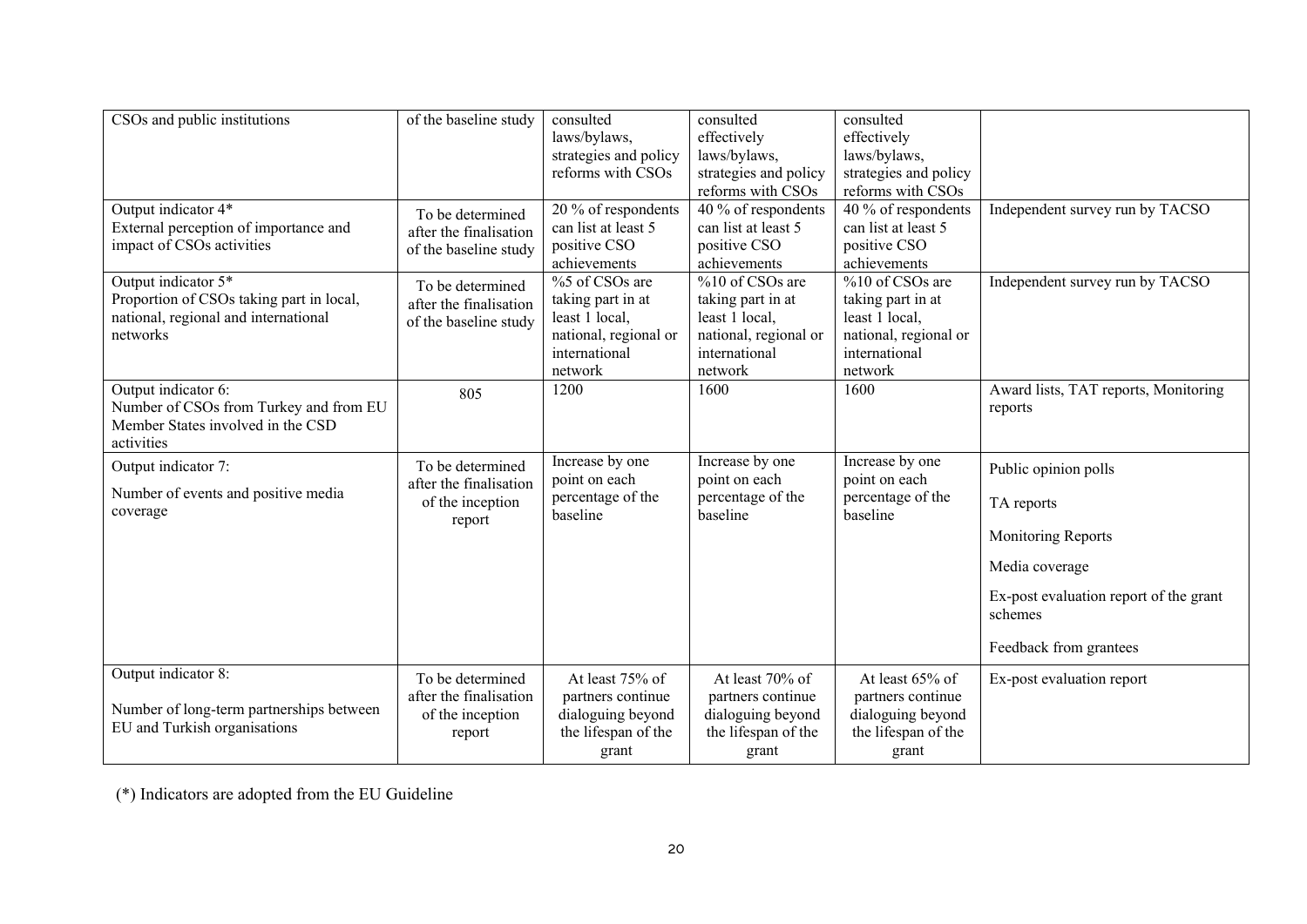# **5. CROSS-CUTTING ISSUES**

## **EQUAL OPPORTUNITIES AND GENDER MAINSTREAMING**

Gender balance will be sought on all the managing bodies and activities of the Action, and importance will be given during all stages of contracting and implementation. Equal participation of women and men will be secured in the design of activities and access to the opportunities they offer. Promotion of gender equality and equal opportunities will be considered when preparing guidelines for applicants for the calls for proposals. The selection criteria for the grant schemes will favour projects that demonstrate a positive impact on equal opportunities. Appropriate guidance will be included in guidelines to applicants. All contractors shall be requested to provide monitoring data, recording the participation of men and women in terms of expert inputs (in days) and of trainees/beneficiaries benefiting under the project (in days) as an integral component of all activity progress reports.

#### **ENVIRONMENT AND CLIMATE CHANGE (AND IF RELEVANT DISASTER RESILIENCE)**

According to the OECD-DAC's methodology, in the activities foreseen, environment and climate change (mitigation and/or adaptation) should be classified as "not targeted" (Rio markers), as these issues are not relevant in the context of this action. The activities on this Action Programme are envisaged not to have any negative effect to climate change.

#### **ENGAGEMENT WITH CIVIL SOCIETY (AND IF RELEVANT OTHER NON-STATE STAKEHOLDERS)**

The Ministry for EU Affairs, as the lead institution for the civil society sub-sector, has been steering the programming process with the relevant civil society organizations and line Ministries. As a result of its attempts to improve the participation and the contribution of the civil society organisations to programming process, a new consultation mechanism is foreseen to be developed together with the CSOs themselves, which are supposed to own the process and provide utmost contribution. The aim of this attempt is to create an added value in the planning, programming, monitoring and the reporting process of the actions foreseen under the sector to eliminate any probable short comings that would hinder the effective programing and implementation otherwise. Within the consultation mechanism, not only the CSOs but also the relevant line Ministries will be at stake.

With regard to the implementation of the action, CSOs will be members in the *Steering Committees* of the activities and the *Action Monitoring Committee.*

#### **MINORITIES AND VULNERABLE GROUPS**

According to the Turkish Constitutional System, the word minority encompasses only groups of persons defined and recognized as such on the basis of multilateral or bilateral instruments to which Turkey is a party. The activities supported under this Action will contribute to the enjoyment of fundamental rights and freedoms without any discrimination. Throughout the Action, minorities and vulnerable groups will be observed for active participation in and benefiting from the activities. The participation of children, women and groups with low-income level will be promoted along with other groups of civil society in all of the activities through the democratic processes and appropriate measures.

## **6. SUSTAINABILITY**

Under Activities 1&2 the capacity of Directorate General of Foundations and Department of Associations for public-CSO cooperation will be increased and this will provide a guarantee for further steps as both are key institutions for providing a better legal environment for CSOs. Another strong sustainability aspect of these activities is that the events to be organised will also provide *"model implementations"* in terms of their content and methodology for the use of other relevant public institutions which may then easily be financed under the framework of other projects.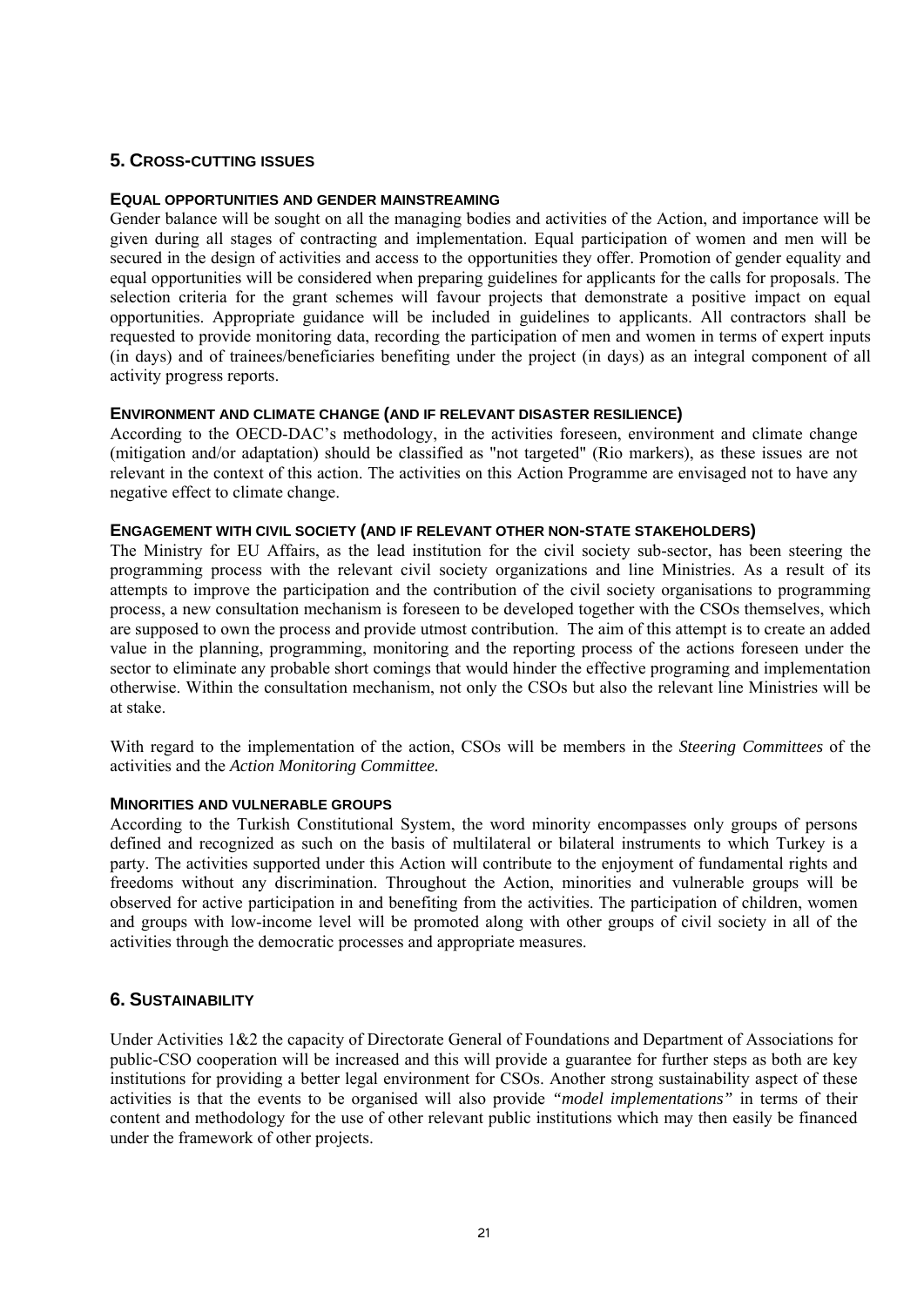Under Activity 3 - Civil society support programme will repeat annually and the call for proposals for grant schemes will be published roughly at the same period of the year. This will provide sustainability within the programming period. Furthermore, the increased civil society capacity will be the guarantee for long term partnerships in thematic areas as another sustainability component of this activity.

Under Activity 4 - The proposed activity is based on the lessons learned from various EU funded grant schemes for long years in Turkey. In the light of these experiences, a result can be concluded: although rules and procedures are always essential for guaranteeing the efficient functioning in any granting mechanism, especially for local/grassroots CSOs, micro and small scale grants should be subject to specific procedures taking into account their specific needs. This activity will provide a simplified access procedure to EU funds for these organizations, and activists. As EU funded Sivil Dusun programme already revealed, an in-kind support mechanism enhanced by a capacity building program might have better functionality and efficiency. This will contribute to the sustainability of the activity. Furthermore, the increased civil society capacity will be the guarantee for long term partnerships in thematic areas as another sustainability component of this activity. Grassroots CSOs will see their capacity increased and will better lobby decision-makers including in policies related to their own funding and related enabling legal, administrative and financial environment..

Under Activity 5 – Civil society dialogue programme will repeat annually and the call for proposals for grant schemes will be published roughly at the same period of the year. This will provide sustainability throughout the programming period. Furthermore, existing partnerships and networks will be strengthened and new partnerships/cooperation among CSOs at all levels will be established which is foreseen to establish strong dialogue bridges among Turkish and EU civil societies.

Under Activity 6 - Considering previous cooperation projects and already existing contacts between business chambers from Turkey and EU member states, it can expected that relevant actors will continue to work together in the future in order to strengthen the EU-Turkey mutual understanding, the integration of Turkey in the EU economy and the capacity of the Turkish Chambers to lead the EU accession process. The activity shall result in a better service offer of the Turkish Chamber towards their local members; this is expected to have a financial impact on the revenue of these Chambers. For instance, the EU experts that will emerge from the acquis audit training foreseen under the activity will add significant value to the Chambers' customers in term of information and knowledge on the EU acquis. Furthermore, the sound financial situation of business chambers to be involved in the activity will ensure that joint activities far and beyond the scope of this action be financially viable and sustainable. Relying on a wide network of European and Turkish regional and local Chambers for its implementation implies that the concrete outcomes and longterm effects of the project will not be confined to EUROCHAMBRES and TOBB but rather be shared by their members at all levels. The institutional approach taken in most activities aims precisely at building a long term impact: Turkish and European Chambers will continue their cooperation beyond the duration of the Partnerships, and the Study Visits will give the opportunity to establish contacts for long term relations between the EU and Turkey. Finally, the activity is deemed to be sustainable in so far as its main objectives, i.e. to strengthen the Turkish Chambers' services to members as well as their role vis à vis other institutions, will ultimately benefit the business community in Turkey and its civil society at large.

# **7. COMMUNICATION AND VISIBILITY** *.*

Communication and visibility will be given high importance during the implementation of the Action. The implementation of the communication activities shall be the responsibility of the beneficiary, and shall be funded from the amounts allocated to the Action.

All necessary measures will be taken to publicize the fact that the Action has received funding from the EU in line with the Communication and Visibility Manual for EU External Actions. Additional Visibility Guidelines developed by the Commission (DG NEAR) will have to be followed.

Visibility and communication actions shall demonstrate how the intervention contributes to the agreed programme objectives and the accession process. Actions shall be aimed at strengthening general public awareness and support of interventions financed and the objectives pursued. The actions shall aim at